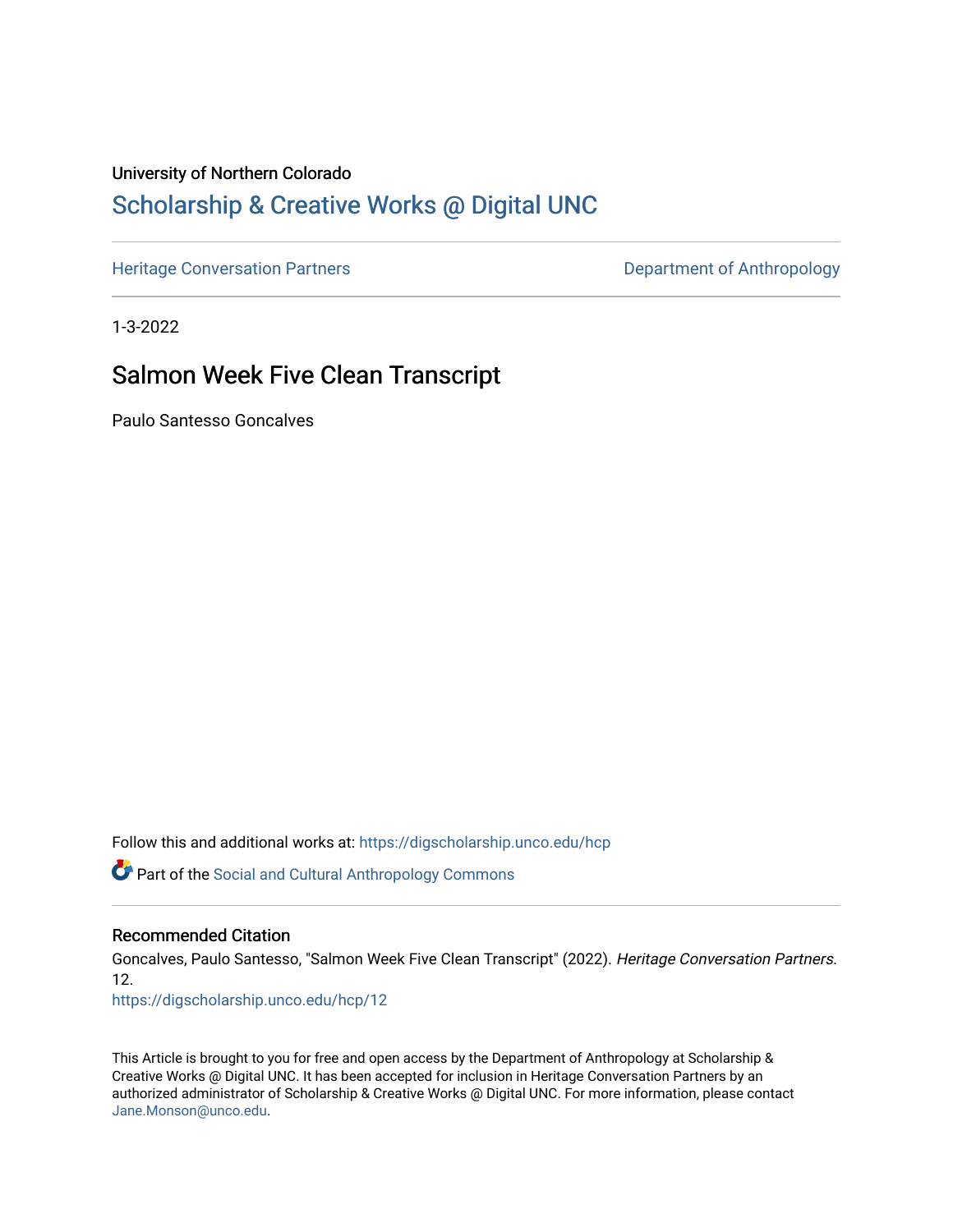## **HERITAGE CONVERSATION PARTNERS PROJECT- SESSION 5**

# **TRANSCRIPTION COVER SHEET**

**INTERVIEWEE:** Paulo Santesso Goncalves

**PRESENT:** Paulo Santesso Goncalves, Aiden Modrell, and Tally Eastman

**PLACE OF INTERVIEW:** Remote Zoom Session. Greeley, CO.

**DATE OF INTERVIEW:** 1 March 2022

**LANGUAGE(S):** English

**INTERVIEWER(s):** Tally Eastman, Aiden Modrell

**RECORDIST:** Aiden Modrell (through Zoom)

**TRANSCRIBED BY:** Danny Celentano and Maddy Carpenter

**TRANSCRIPT PROOFED BY:** Aiden Modrell, Kayla Watkins, Aiyana Montez, Danny Celentano, Tally Eastman, Maddy Carpenter, and Kaden Schissler

**TRANSCRIPT ANALYSIS BY:** Aiden Modrell, Kayla Watkins, Aiyana Montez, Hannah Miller, Tally Eastman, Kaden Schissler, Danny Celentano, and Maddy Carpenter

**BRIEF DESCRIPTION OF CONTENTS:** This transcript contains content on health, food, familial relationships, and overall culture from the perspective of our participants.

| <b>REFERENCE:</b> | $AM = A$ iden Modrell            |
|-------------------|----------------------------------|
|                   | $TE =$ Tally Eastman             |
|                   | PAULO = Paulo Santesso Goncalves |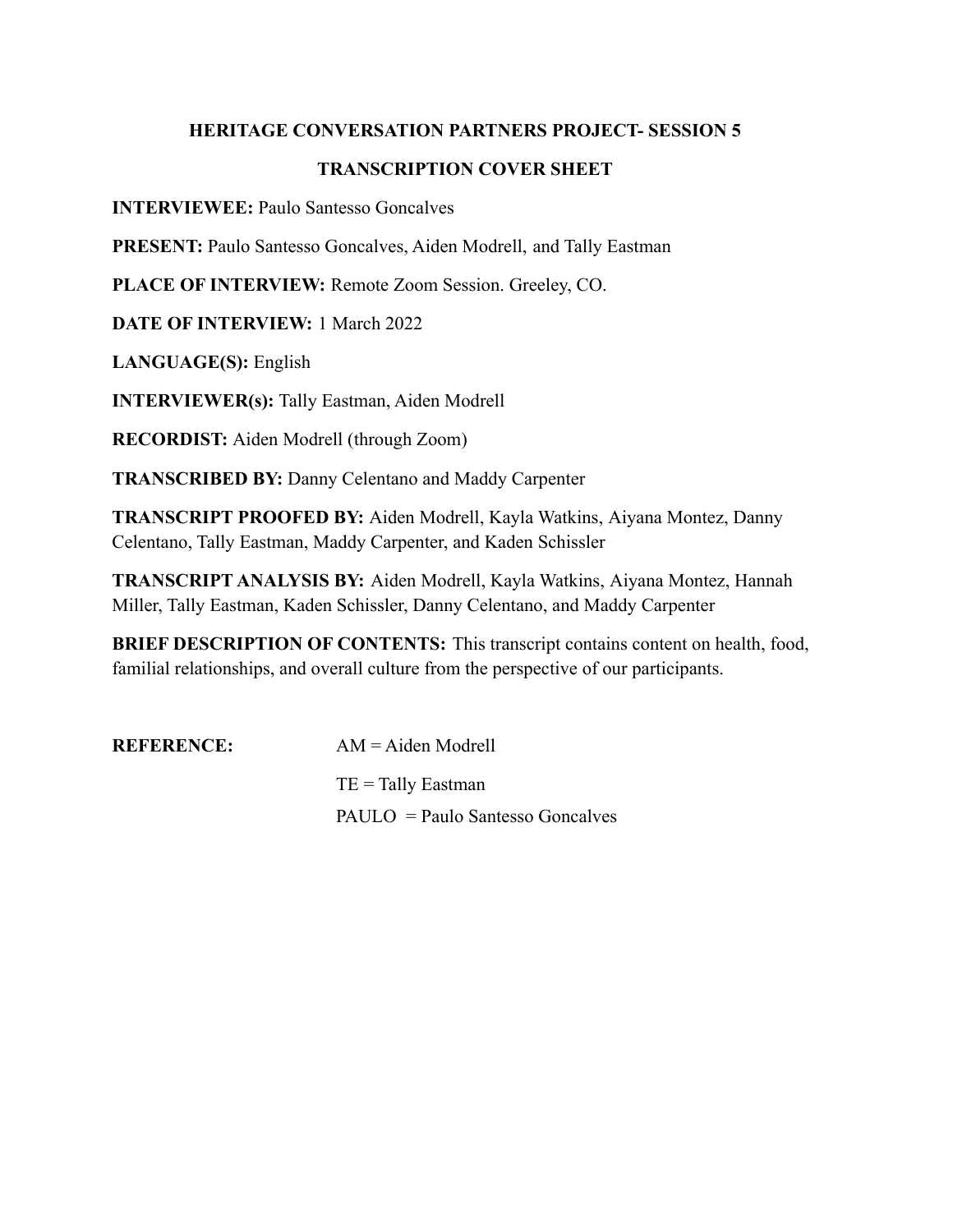# **TRANSCRIPT**

# **[5:34: Start]**

**PAULO**: [Waves] Hello Tally.

**TE**: How are you?

**PAULO**: I'm fine, and you?

**TE**: I'm very good [dogs barking].

**PAULO**: [Unintelligible 5:44] [laughs].

[Noise from the computer]

PAULO: Yes that's right. Good.

**TE**: I have dogs [gestures towards ear] yelling.

**PAULO**: No problem, no problem. I- I studied questions today.

**TE**: You have them?

**PAULO**: Yeah. Talk- talk about difficult [struggling], talk- talk about speaking my culture.

**TE**: Oh, okay.

**PAULO**: But- but my- my country is because there unique characteristics. My country, unique characteristics.

## **[TE disconnects]**

**PAULO**: Hi? Tally?

## **[6:50 - 7:14: silence follow by TE reconnecting]**

**TE**: [Softly] Okay.

**PAULO**: Internet [laughs].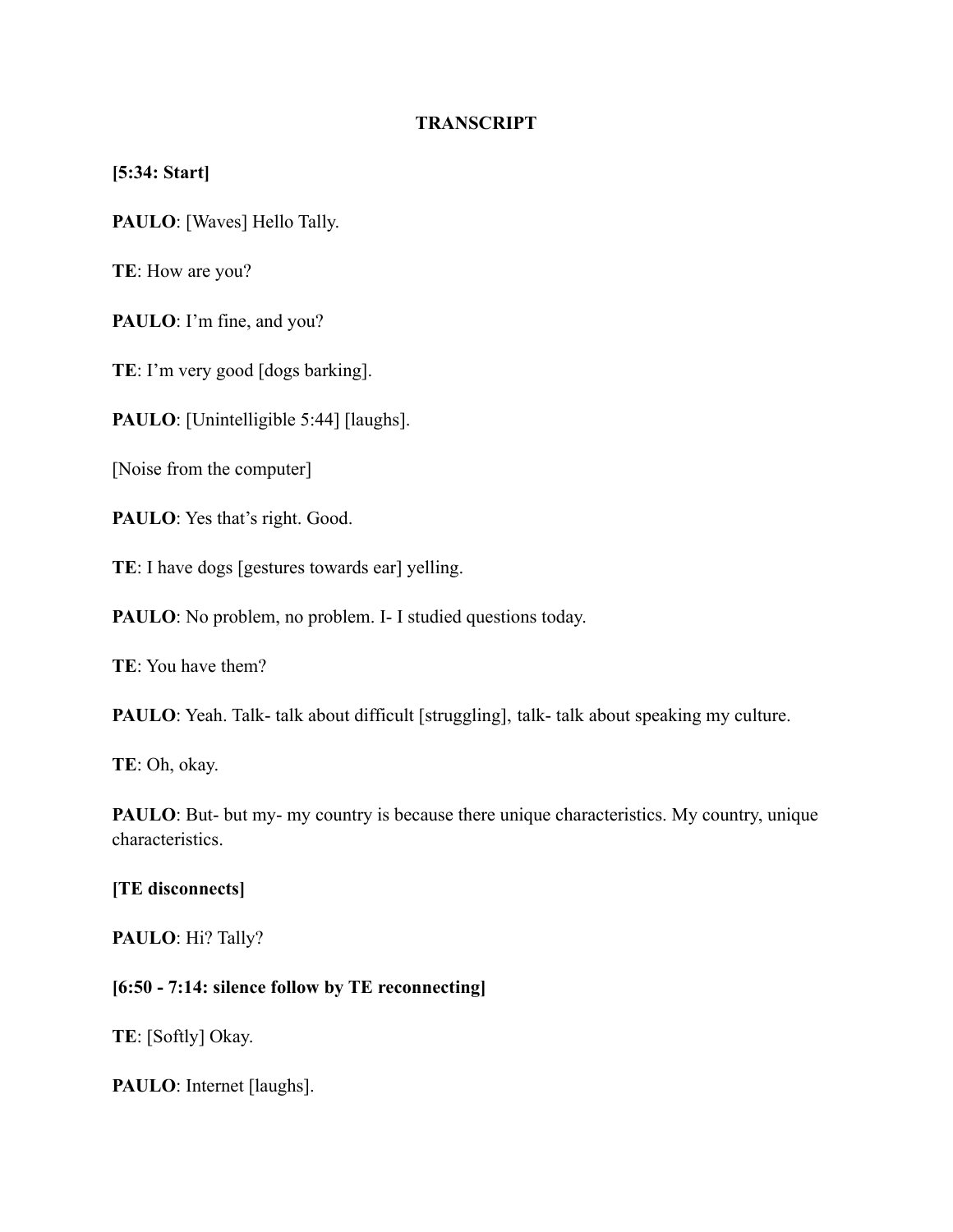**TE**: Yes. Yes, my internet is very slow right now. Not sure why but-

*AM chat message: I'm sorry I will not be talking today. I am very sick!*

**PAULO**: And- and- and the words internet is very long [laughs].

**TE**: Yeah [laughs].

**[TE freezes]**

**PAULO**: That's alright, that's alright.

**TE**: Just see if I can move to see if the WiFi gets better [walking to a new location]. Hope so. [Holds up pointer finger] Hold on, I'm gonna move real quick, I'm gonna move to a better-

[8:05 - 8:37: silence]

**PAULO**: [Reading "I'm sorry, I will not be talking today. I am very sick."] [Shakes head].

*Paulo chat message: no problem see you next time*

## **[8:44 - 10:53: silence]**

**PAULO**: [Smiles, points to ear]

**TE**: I'll see if I can connect better here. I hope the internet is nice now [laughs].

**PAULO**: [Laughs] No that's okay, okay, okay. Now hear?

**TE**: Mm-hmm [nods head]. I know, at least- at least there's that. Let me see-

**PAULO**: Yeah.

**TE**: A few of the people in our group are also like out of town today and stuff like that. So I think mainly it will be you and I talking, which I'm totally fine with I just have to find the week.

**PAULO**: [Laughs] Okay. This- this- this- You speak in [makes scissor motion with fingers, pointing to mouth] [Speaking Portuguese - *corte: cut*].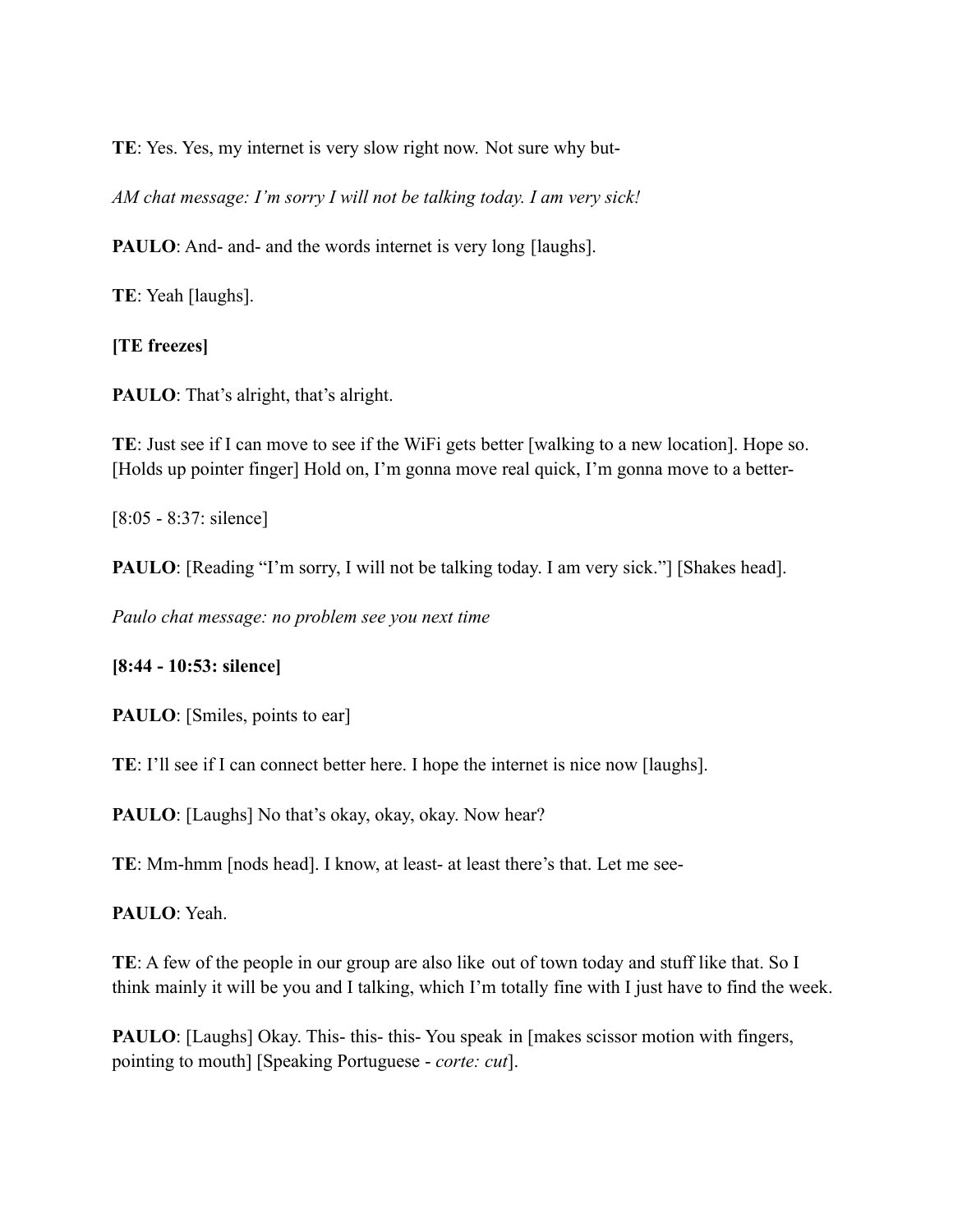**TE**: In like smaller [chopping motion with hands]-

**PAULO**: In smaller, yes, yes.

**TE**: Mm-hmm, yeah. Yes, I can. Um [freezes]-

**PAULO**: Yeah, oh [throws hands up].

**TE**: Okay, so it's food and health this week.

PAULO: It's broken. Your voice.

**TE**: It's what?

**PAULO**: You- your- your voice is- [scissor motion] is- is broken, broken.

**TE**: Oh, okay. Hmm [squints at computer].

**PAULO**: [Laughs]

**TE**: Interesting, let me see. [Softly] I wonder why. So it's like it's [chopping motion with hands] breaking up, like, you can only hear a little bit?

**PAULO**: [Waves hand dismissively] Let's go, let's go.

**TE**: Okay.

**PAULO**: Okay. You're- you're hear me? You're-

**TE**: Mm-hmm, yeah, [nods head] mm-hmm, I can.

**PAULO**: Okay, okay, okay. Well, let's go your questions.

**TE**: Yes, awesome.

**PAULO**: [Unintelligible 13:05] for questions, for question. No your. Oh.

**TE**: Um, alright so- what are some of the- is it breaking up?

**PAULO**: Yeah.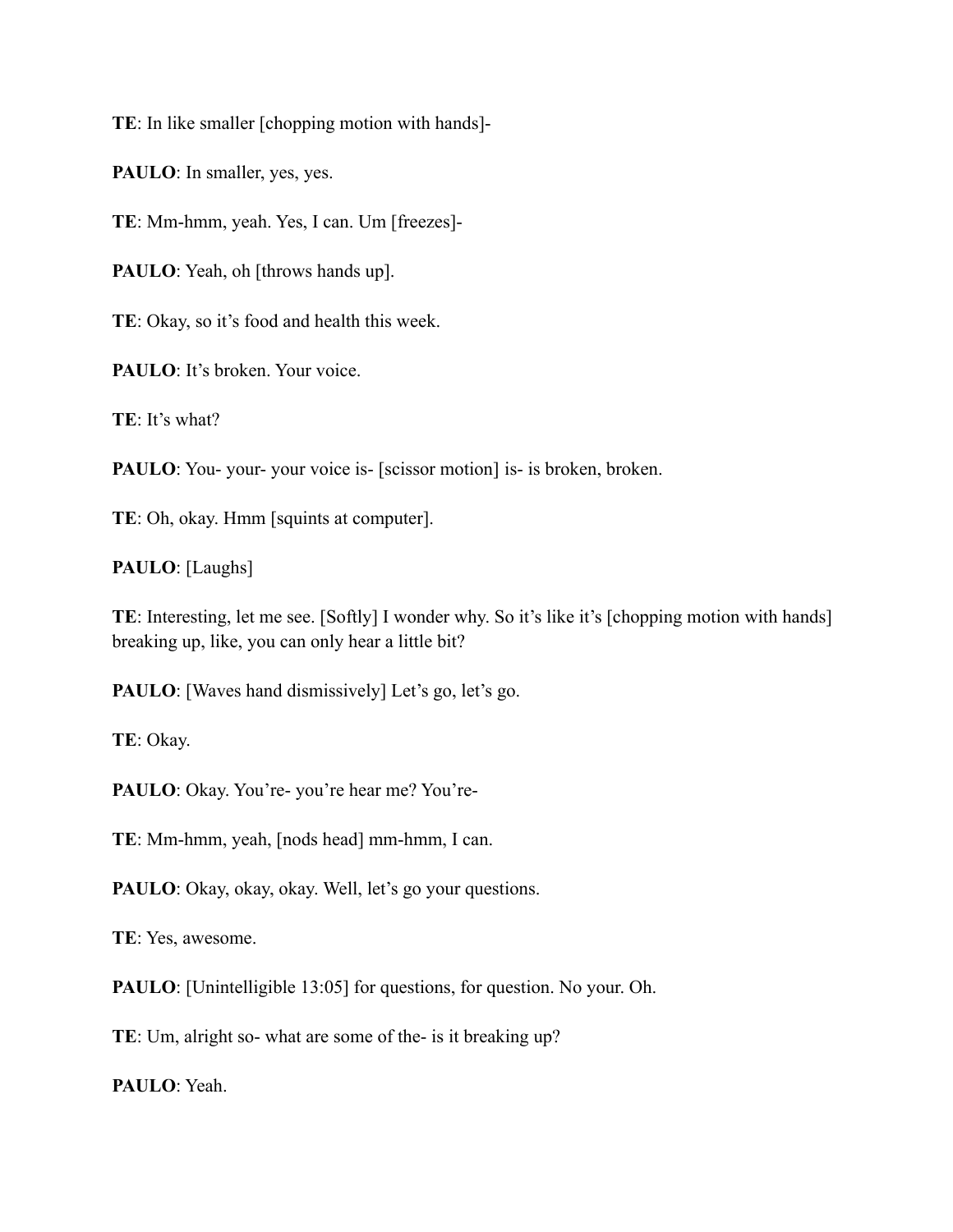**TE**: Ugh [grits teeth]. Of course it is. Um, hmm.

PAULO: Come one, come on. I can read you-

**TE**: Okay.

**PAULO**: I can reading the questions.

**TE**: Okay. Let me- Okay.

**PAULO**: Okay.

**TE**: Um, do you want me to [cuts out]-

**PAULO**: Oh [shakes head].

**TE**: -to show them to you or just say them?

**PAULO**: [Sighs] Is- is- is- today is very difficult in- in- intendment.

**TE**: Let me-

PAULO: But- but blocking, blocking more.

**TE**: Mm-hmm. I'm- move my computer [cutting out]-

**PAULO**: [Laughs].

[14:22 - 14:36: silence]

**TE**: Can you hear me now Paulo?

**PAULO**: Okay.

**TE**: Awesome, okay. I'm going to do no video for a second-

**PAULO**: Ah, yeah.

**TE**: -before I move downstairs for better WiFi.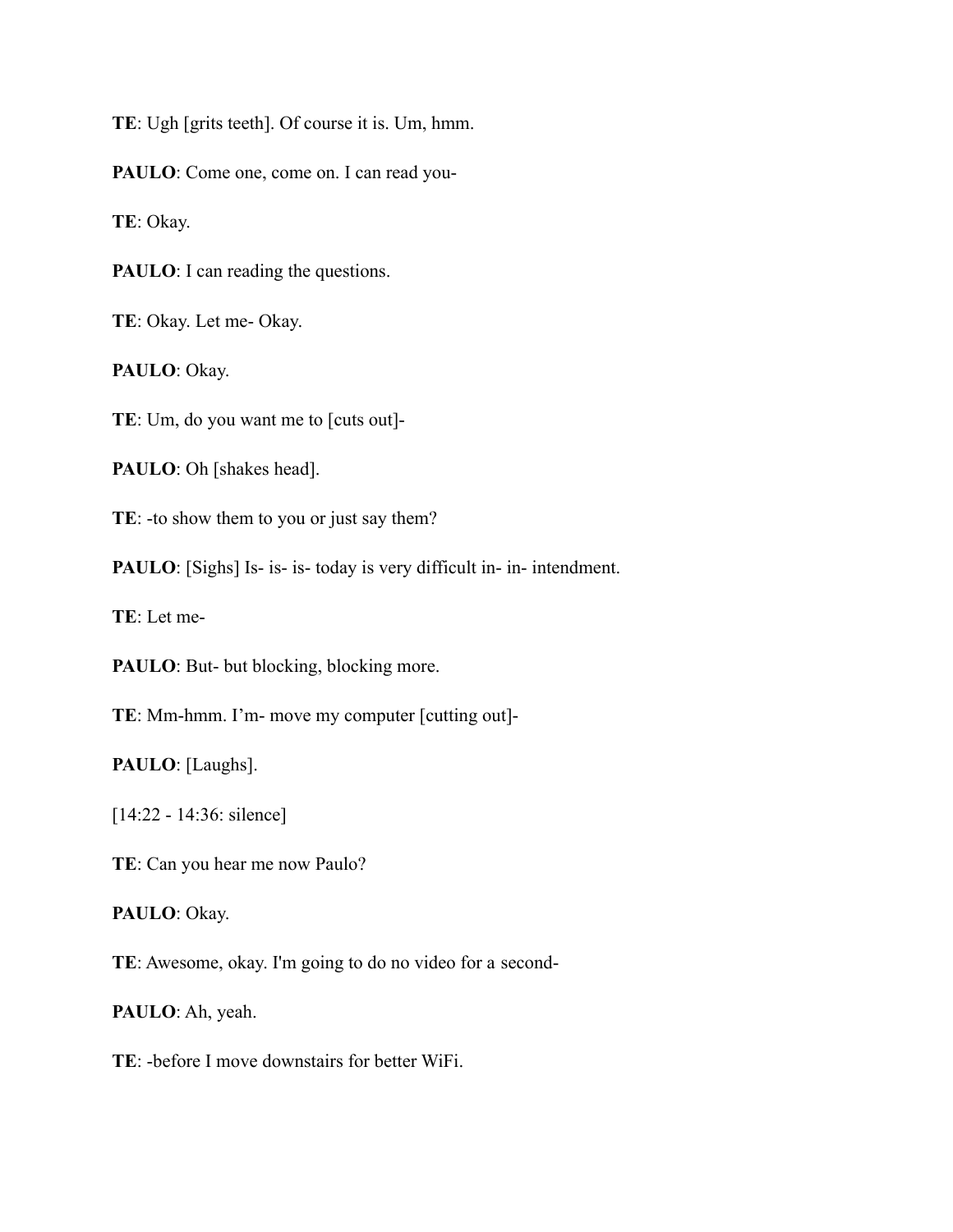#### **PAULO**: Ah, yes.

**TE**: Better internet.

**PAULO**: That's- that's okay. Okay. Is- is-

**TE**: All right.

PAULO: It's my- my best, it's my best.

**TE**: Mm-hmm. I'll just- I'll just get to look at you.

**PAULO**: Yes.

**TE**: We'll- we'll- we'll admire you instead Paulo.

**PAULO**: Yeah.

**TE**: Um, okay-

**PAULO**: [Mumbling] I- I hear you.

**TE**: Awesome, I'm really glad.

PAULO: I hear you good. I hear you good.

**TE**: Okay. Okay.

**PAULO**: But- but let's go in the questions.

**TE**: Perfect.

PAULO: I- I can reading now, okay?

**TE**: Yeah, perfect.

**PAULO**: [Mumbling]. [Reading] That's are- that's- that's- What's are the [audio distortion] most common or popular foods dishes [mispronounced]- dishes? Alright.

**TE**: Mm-hmm.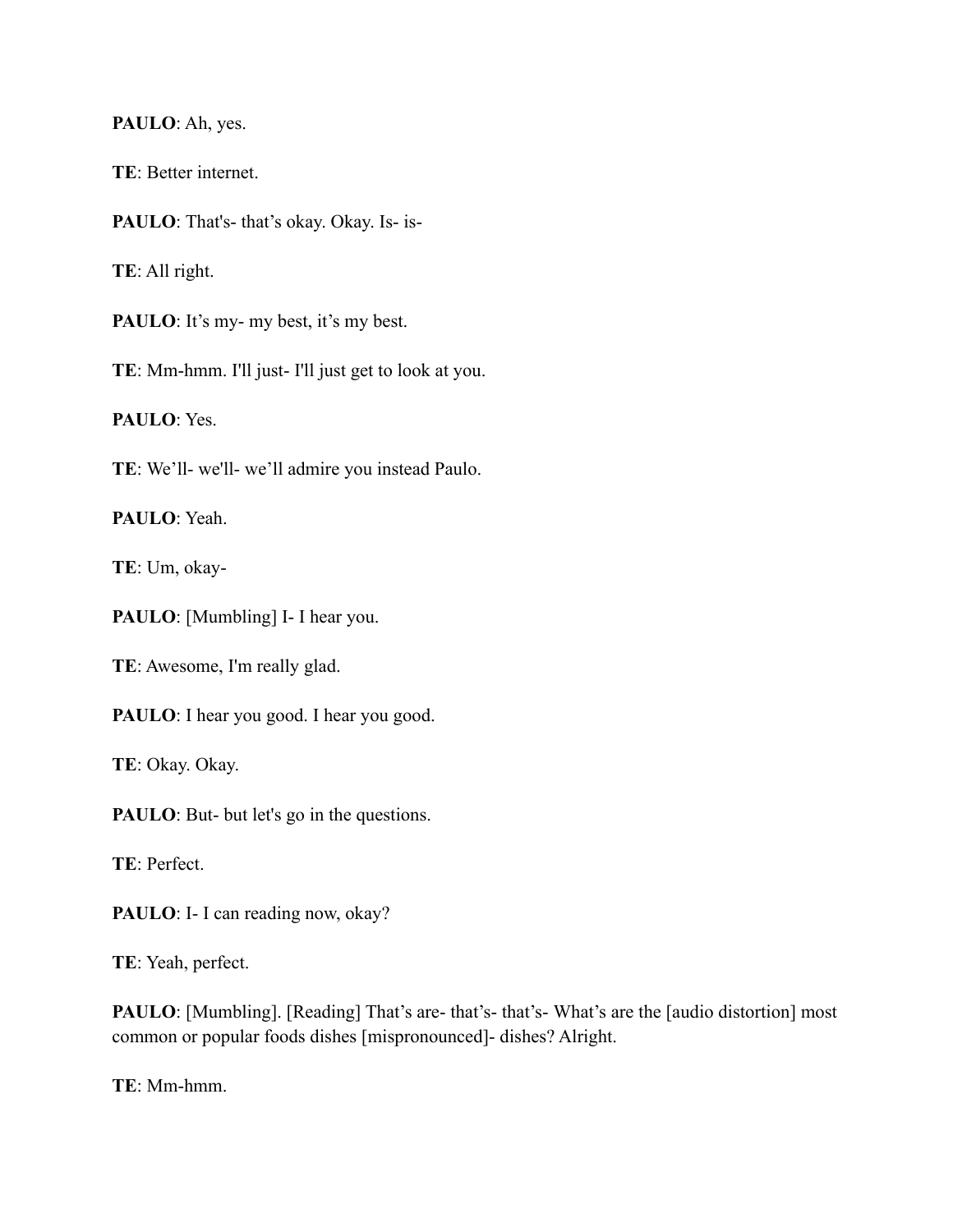**PAULO**: -to eat from your country? Um, in my country, is this very nations in my country.

**TE**: Mm-hmm. Yes.

**PAULO**: And the- and the- the famous popular dishes is the feijoada [laughs].

**TE**: Oh, I don't think I've heard of that.

**PAULO**: Feijoada. It's- with- with the pork, bean, lots of the spice, [Unintelligible 16:18]. Is- isis more popular in- in food in Brazil. But-

**TE**: Sounds-

**PAULO**: In- in different [nation- nation, different nation] exist is one- one [waving hands around]

**TE**: Oh, mm-hmm.

**PAULO**: -one dishes for different-

**TE**: Yup.

**PAULO**: -[nations]. In Sao Paulo is one- one dish- one dish, [Unintelligible 16:57] [laughs].

**TE**: Okay.

**PAULO**: [Unintelligible same word] is ingredient rice-

**TE**: Yes.

**PAULO**: -bean- rice, beans, steak- steak and then eggs in salad, in Sao Paulo. I- in- in the North, North- North-East is acarajé, vatapa, and- and so- [Unintelligible 17:34] is- is different in nations in my country. You're understand?

**TE**: Uh-huh, yep. Yes, it's like there's a lot of different-

# **PAULO**: Yes.

**TE**: -cultures and countries and Haitian- and people from Haiti-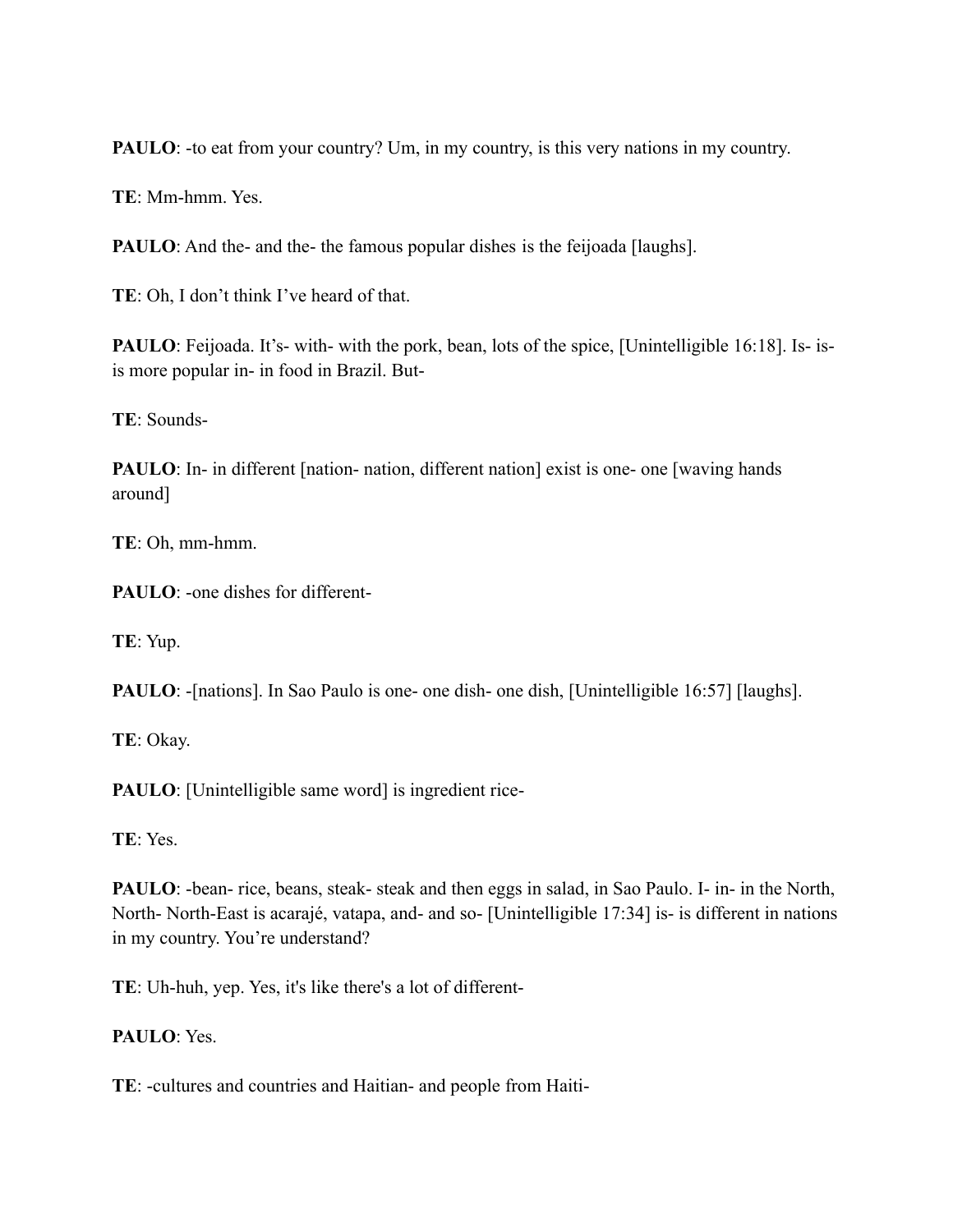## **PAULO**: Yes.

**TE**: -are very common and lots of their foods influences-

# **PAULO**: Yes.

**TE**: -what you eat.

**PAULO**: There- there influences. There many influences. But [reading] do you eat them often? No, more- more in the my nation in Sao Paulo. Rice, bean, steak, eggs, salads. More this. Is-

**TE**: Yeah.

**PAULO**: Another question, [reading] find the ingredient here? Yes, yes. I-I-I-I- find in here in USA.

**TE**: Mm-hmm, okay.

## **PAULO**: Okay.

**TE**: And the- it sounds like the spice that would be in your foods would probably be too much for even me [laughs].

**PAULO**: [Laughs, nodding].

**TE**: It sounds- I think you guys probably use more spice than a lot of our food.

**PAULO**: [Nodding] Yeah, yeah. Spices, pepper, is- is- is difficult.

**TE**: Mm-hmm. Do-

**PAULO**: But- oh sorry.

**TE**: You're all good. Do you- it's just the next question, but for the food, especially that main dish from Brazil, do you eat them often or do you want to eat them often? Is it easy or hard to recreate if you were to try here?

**PAULO**: Yeah. I- I- I think it can in this- in this- word is- is- um, more globalization [laughs].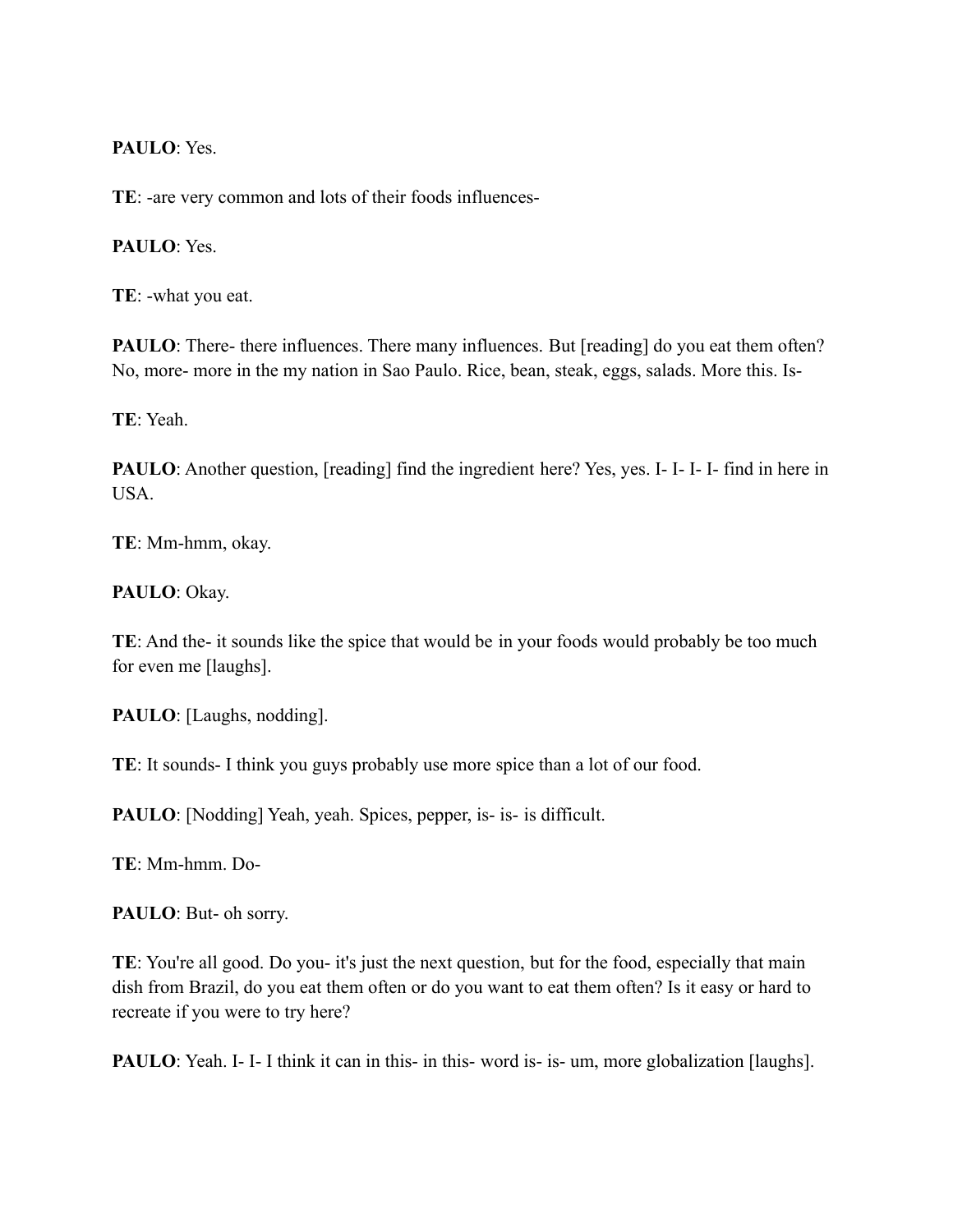**TE**: Mm-hmm. Mm-hmm.

**PAULO**: Is- is- is very dishes, various foods in diverses in the countries, in nations. No- no is this more one dishes in common.

**TE**: Mm-hmm, yeah.

**PAULO**: Well- [Reading] Ah, the two questions. [Reading] What is your idea of the heath diet? Oh, I don't know [laughs].

**TE**: [Laughs].

**PAULO**: But- But, uh, I think in the what is the little- little or less fats, sugars, processed foods, [Unintelligible 21:04] foods. More natural foods is fruits, vegetables is- is very good.

**TE**: Oo, yes.

**PAULO**: More, more. [Reading] You would say that you have a health diet? Uh, no [laughs].

**TE**: [Laughs] Not for me, no.

**PAULO**: I love chocolate, I love sweets, I love the cookies.

**TE**: Mm-hmm, yup.

**PAULO**: But I can- I can, I eat natural foods and don't eat many [speaking Portugese]- natural foods and don't eat much- eating sweets, fats, and do eat lots more vegetables, more fruits. I- I- I think these more good.

**TE**: Yes, and did you- do you think there's more of that, like fruits, vegetables, that kind of thing here or in Brazil or is it not that different?

**PAULO**: No, in Brazil more.

**TE**: mm hmm.

**PAULO**: In the USA- USA [speaking Portugese]- USA [speaking Portugese]- I think [Unintelligible 22:46]. USA I think is few, in two.

**TE**: Wow, okay. Mm-hmm, yeah. That makes sense.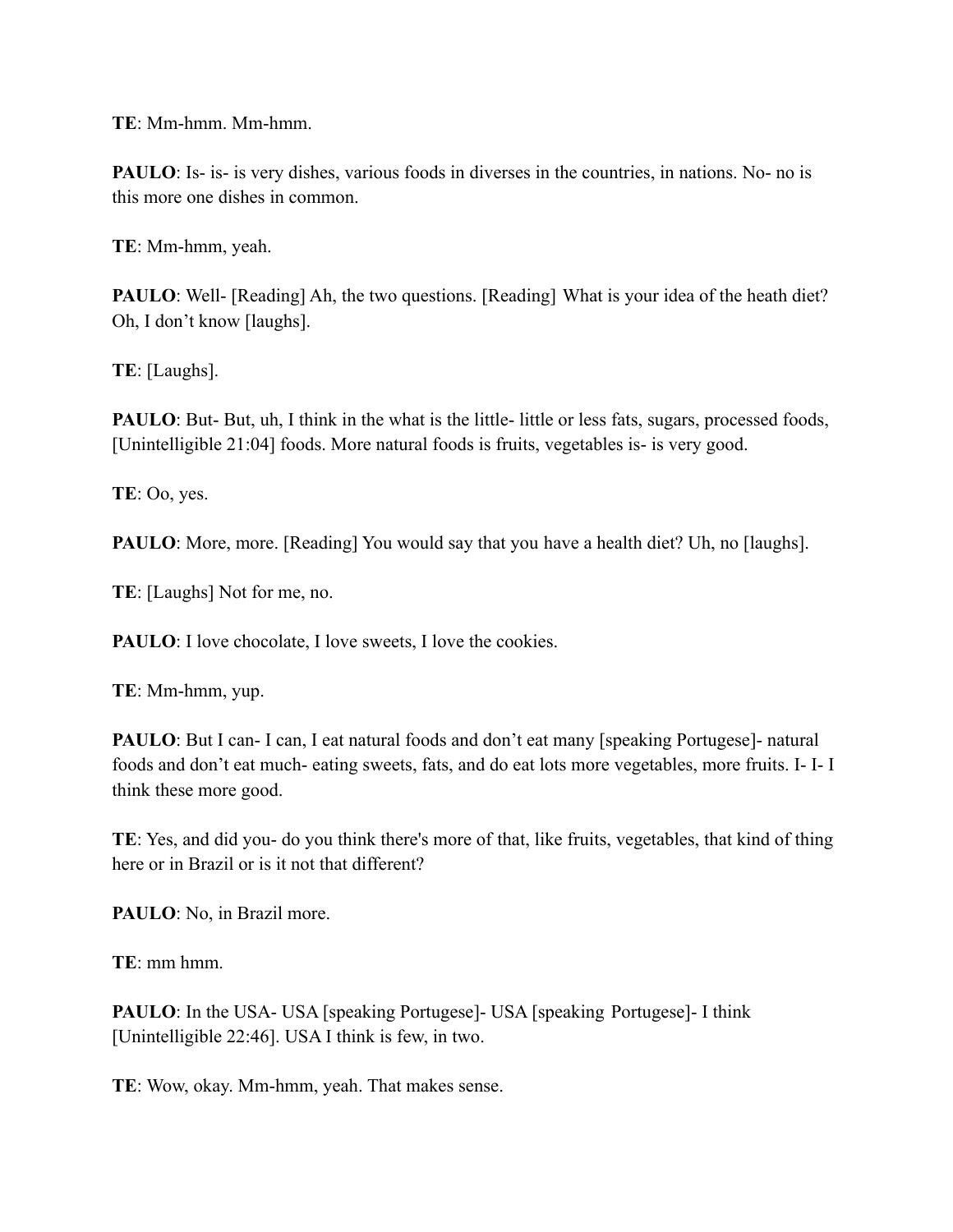**PAULO**: But, next. [Reading] What should- what should they-

**TE**: Yup, yeah.

**PAULO**: -what should- what should you do when you have a bad [laughs]- a bad cold? Oh, bad cold. Tea, and rest with lots more- lots more [licked, licked 23:30].

**TE**: Yes.

**PAULO**: But- but I- I use it when traditional tea. Okay, that's my grandfather taught me and I still use it today. The ingredient and the tea, the, um, garlic.

**TE**: Interesting.

**PAULO**: Garlic and honey. And the-garlic and honey in lemon. Is very hot [laughs].

**TE**: Very hot. That's interesting does it-

**PAULO**: [Reading] Is- is make you-

**TE**: Does it taste-

**PAULO**: What, sorry.

**TE**: Does it taste-

**PAULO**: Taste-

**TE**: Kind of sweet, because it has garlic, which is very unique at least to me.

**PAULO**: Yeah. But is- is- buts very good, okay. Garlic and the honey. Honey is- honey in lemon is [speaking Portuguese]- Is- is- is [Unintelligible 24:57] a flavor?

**TE**: Okay.

**PAULO**: Is- is honey in lemon, is little flavor and garlic.

**TE**: Got it, okay. So it's not as- not as strong, it's not just-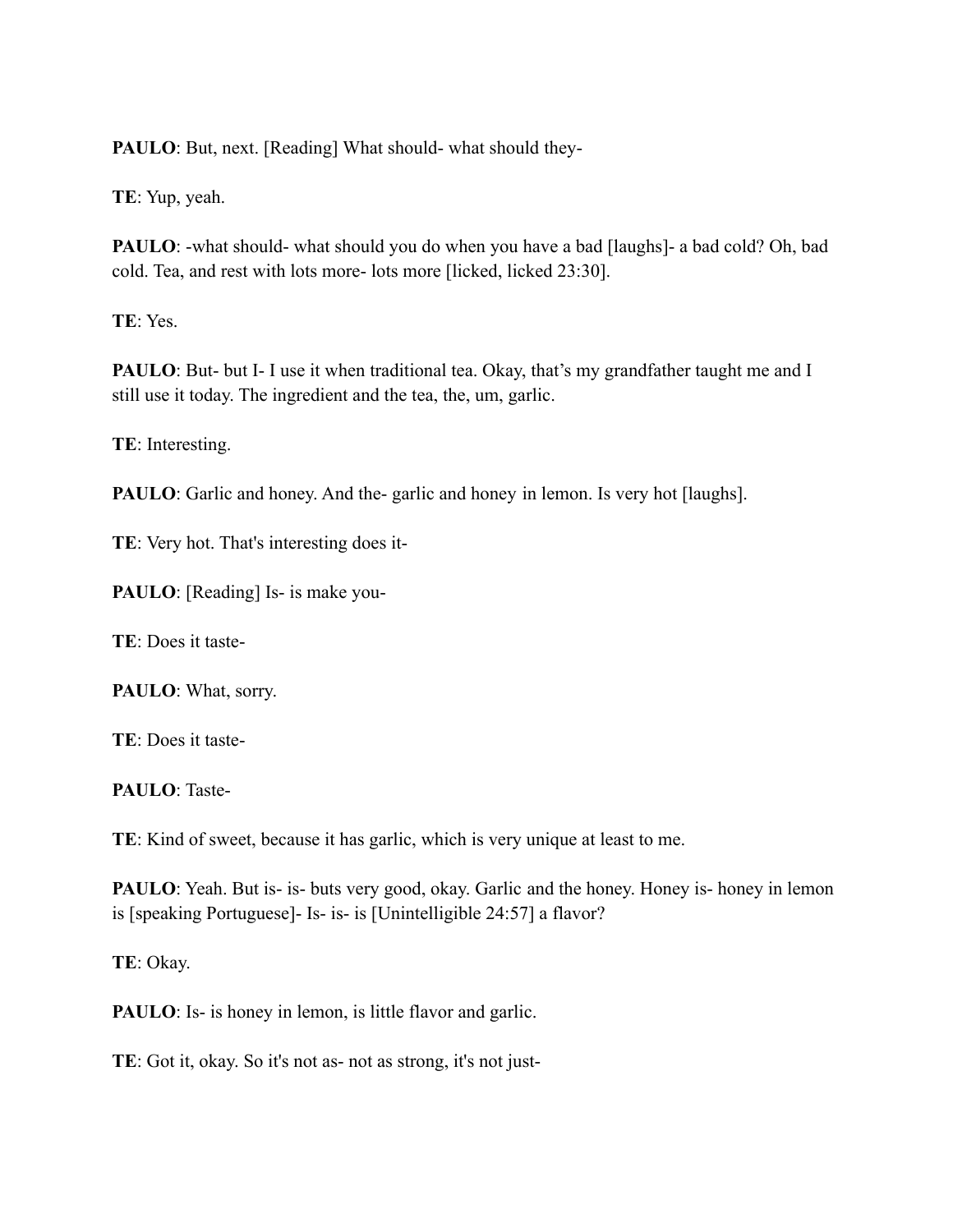# **PAULO**: No.

**TE**: -garlic [laughs].

PAULO: No, no, no [laughs].

**TE**: I'm glad. Otherwise, when you're- when you're a child, you might not want your mom-

**PAULO**: Yeah.

**TE**: -giving garlic, yeah. I understand. It still has to taste good

**PAULO**: Yes, okay. [Reading] Make you- as sweetie- sweets, no. Sweets the night, and morning. Sweets the night in the- drinks the night and the morning it's- that's- it's okay [laughs].

**TE**: Okay, yeah. Like it helps you feel better really, really quick. Really fast, yeah.

**PAULO**: Yes.

**TE**: Especially, if a mom makes it, there- for some reason that always makes it stronger.

**PAULO**: [Laughs].

**TE**: Makes it work so much better.

**PAULO**: Yeah. Well, no, no- this very, very, very good and health.

**TE**: Okay, awesome.

**PAULO**: But next- next questions. This- [Reading] What is the best way to exercise and keep fit? Oh [Laughs]. I- I- I don't fit [laughs].

**TE**: Mm-hmm [laughs]. I- me neither.

**PAULO**: I- I- Eh, I- I- I stay health these days is hard. But- but for me, running- running some, sewing- [Unintelligible 27:07], sewing, yeah. Running, sewing, and biking is very athletic.

**TE**: Mm-hmm, yes.

**PAULO**: I think, I think.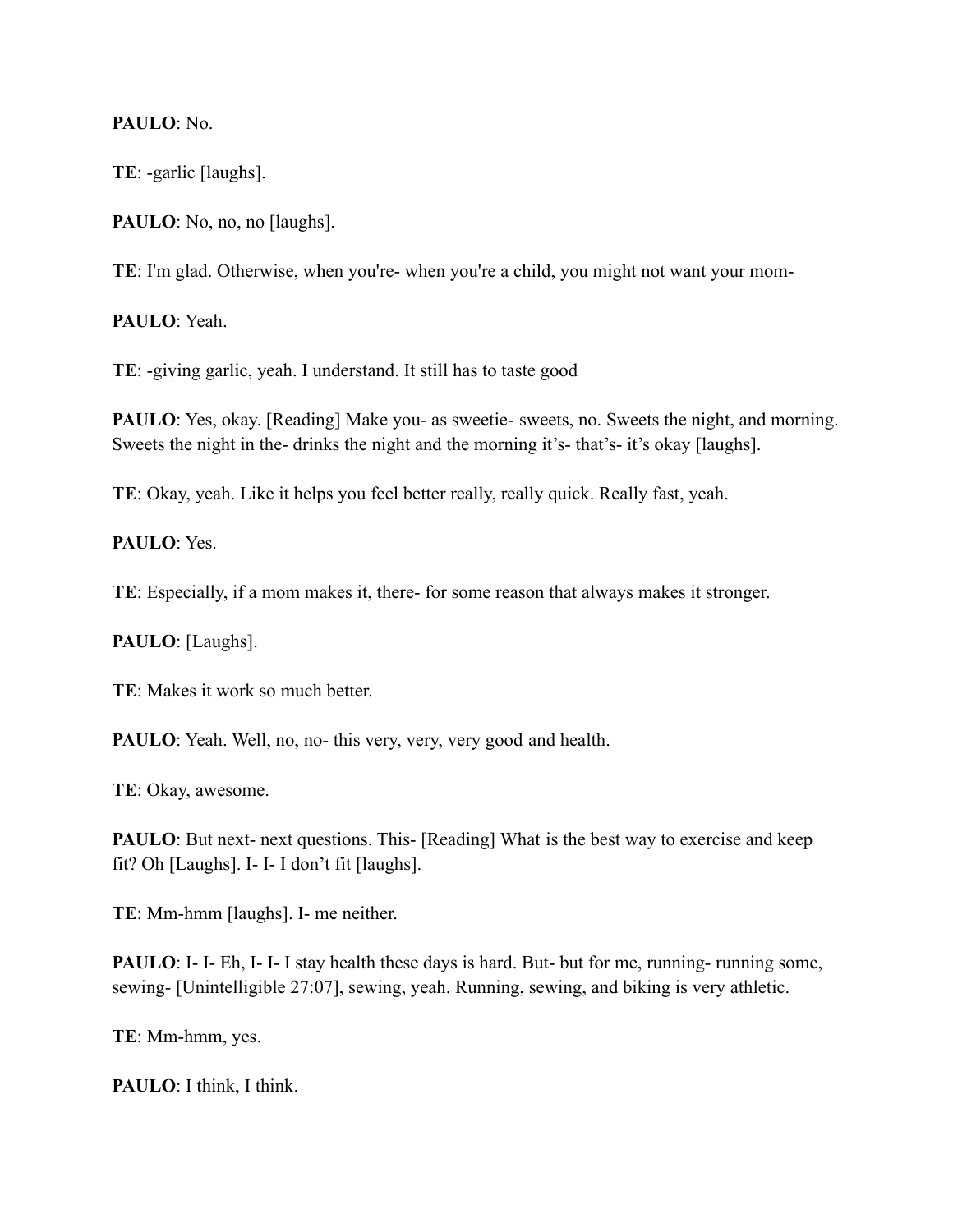**TE**: I agree. It- it works, like, so many parts of your body.

**PAULO**: Yeah.

**TE**: Mm-hmm. Yeah

**PAULO**: Is- is very difficult, and staying healthy.

**TE**: Yes. It's- it's hard to get yourself to do it. That's what I have an issue with- with exercising-

**PAULO**: [Laughs].

**TE**: -is in my free time is actually standing up and getting on a bike, whatever it means to be fit, I tend to not want to do it over seeing my friends or, you know, watching TV or-

**PAULO**: Yeah [nodding].

**TE**: -it's hard to do.

**PAULO**: [Laughs] Yes, very difficult…Is summertime [Unintelligible 28:23], okay.

**TE**: Okay.

**PAULO**: No, no, no response but [Unintelligible], okay.

**TE**: Okay, okay.

**PAULO**: Well, let's go. Next- next question. [Reading] What things are most damaging [mispronounced]- damaging [mispronounced], yes?

**TE**: Ah, so it's a hard "G".

**PAULO**: Damaging [mispronounced] there's a- damaging [mispronounced]- ah, okay.

**TE**: Damaging. So-

**PAULO**: Damaging, damaging, right?

**TE**: Yup. Mm-hmm.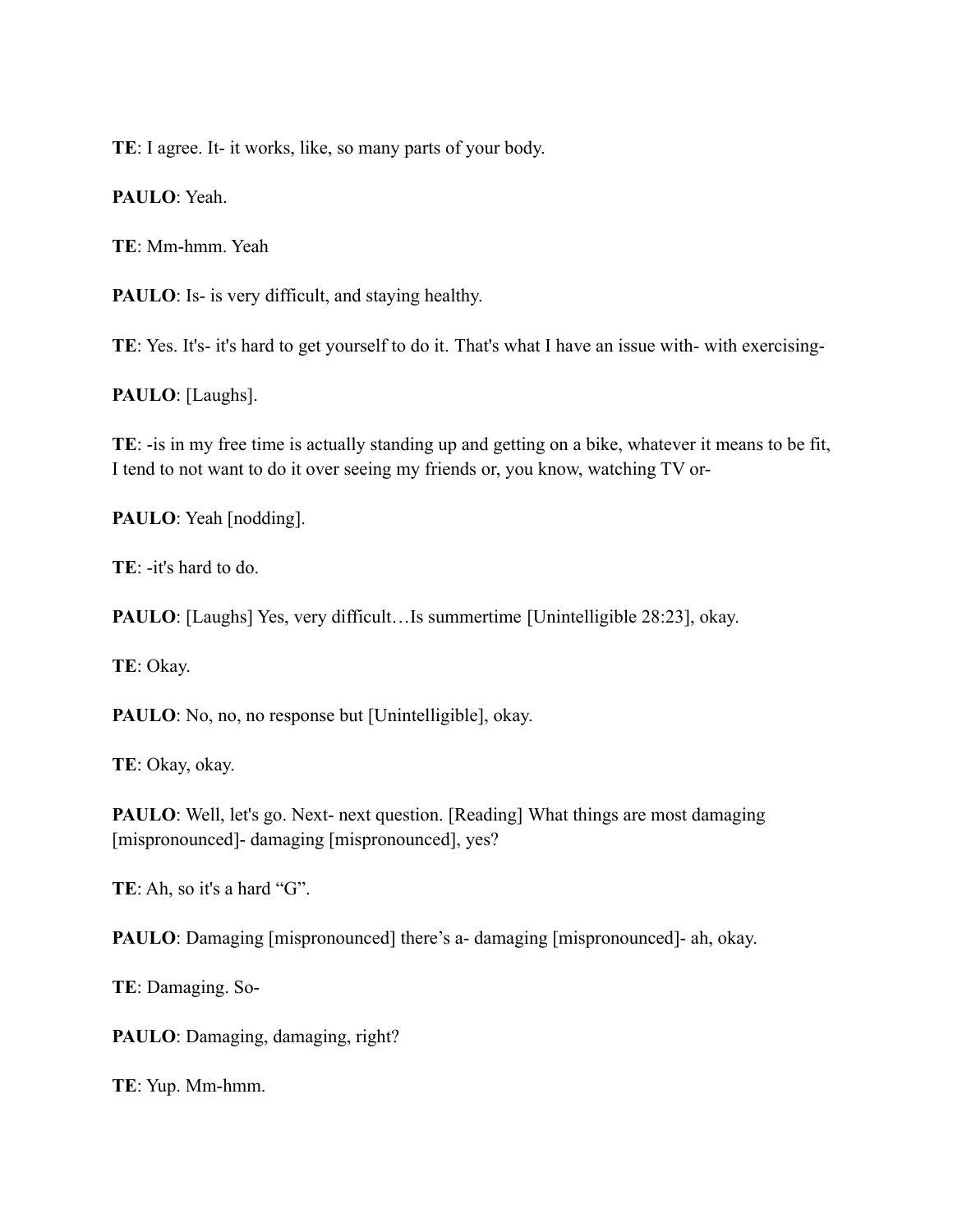**PAULO**: Damaging [Unintelligible 29:09]. Your person's health. I'm not having emotional emotions [laughs].

**TE**: Mm-hmm, mm-hmm, yeah.

**PAULO**: Yeah. As emotions balance is- is very necessary.

**TE**: Yes, I agree.

**PAULO**: [Unintelligible 29:33] away is- is stresses, because this- this harms the woman, organism as a whole. You understand?

**TE**: Yes, I absolutely- yes, you need to have a good-

**PAULO**: Yeah.

**TE**: -mind and have- that does make sense, yeah.

**PAULO**: Yeah.

**TE**: I think that's also very, very important, and sometimes not paid attention to. Sometimes people don't take care of their mind and it means that they can't be all the way at their best.

**PAULO**: Yes. This is- the world is very crazy [laughs].

**TE**: Alright. I agree, I think that a good mind is necessary to feel healthy.

## **[30:50]**

**PAULO**: Yes, it's very necessary... But... whoa next, next questions. How old do you... do you like to live for? Forever! [laughs]

TE: Right? 'I'm not done!' Forever!

**PAULO**: Forever! No, no, no forever. This old man, no [mimics an old man]... Please, please, oh no, no, no forever, but I much is… Possibly [unintelligible] Man I am health. I am health. Because I want to see my daughter, my daughter, my daughter grew. I necessary see. [laughs]

**TE**: Yes, you're like I need to live to grow up with her, I need to be there for her life.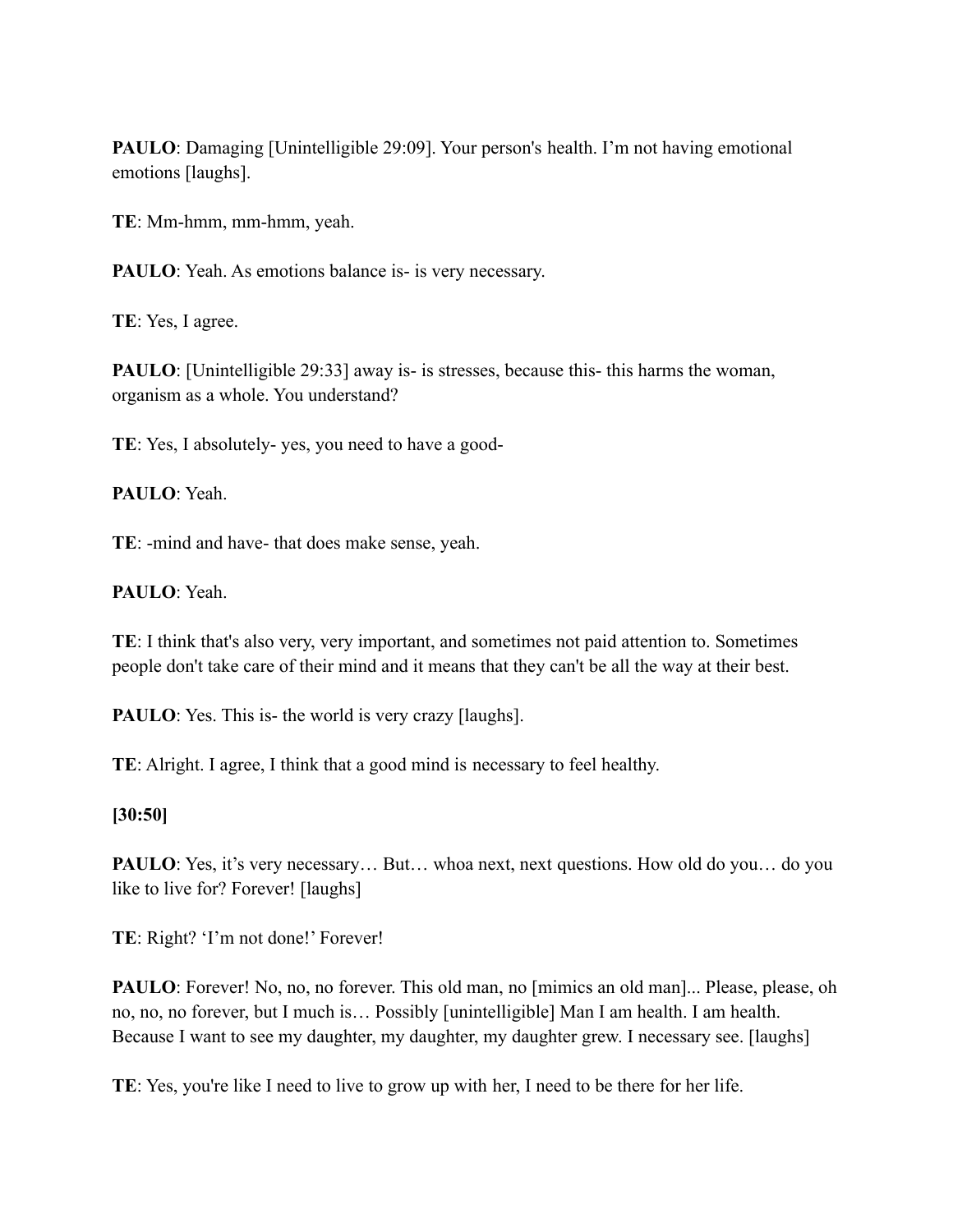#### **PAULO**: Yeah.

**TE**: Which is an amazing goal, I think it's hard… with like a question like this, to be like I, I only want to live for this many years, you know, like most people don't have a year they want to be like… done by [laughs]. But by being around for for your daughter, and for your kid is-

**PAULO**: Yeah.

**TE**: -an amazing priority, I think it's great to see them grow up.

**PAULO**: Grow up [motions scissors with fingers] The internet here[?] today very, very bad.

**TE**: Mmm hmm, I hate that.

**PAULO**: No, no, no problem, no problem.

**TE**: With Zoom, it's… it's a risk, isn't it?

**PAULO**: Yeah, but yeah. Next, uhh 'Why some people live too long?' Yes. Right?

**TE**: Yes, yes!

**PAULO**: Yes, why, why do some people live so long, right?

**TE**: Yes!

PAULO: Hmm, they... the best to keep the meds, the medicine.

**TE**: Mmh hmm, yes. [laughs]

**PAULO**: [laughs] But, there's no, there's no... no medicine, seen as best. Day to day more... more [unintelligible 33:47].

**TE**: Yeah, that makes sense.

**PAULO**: Yeah, yeah.

**TE**: Yeah they live so long, when they have… like doctors and, you know that, like you're like the health… and doctors looking after them. That makes sense.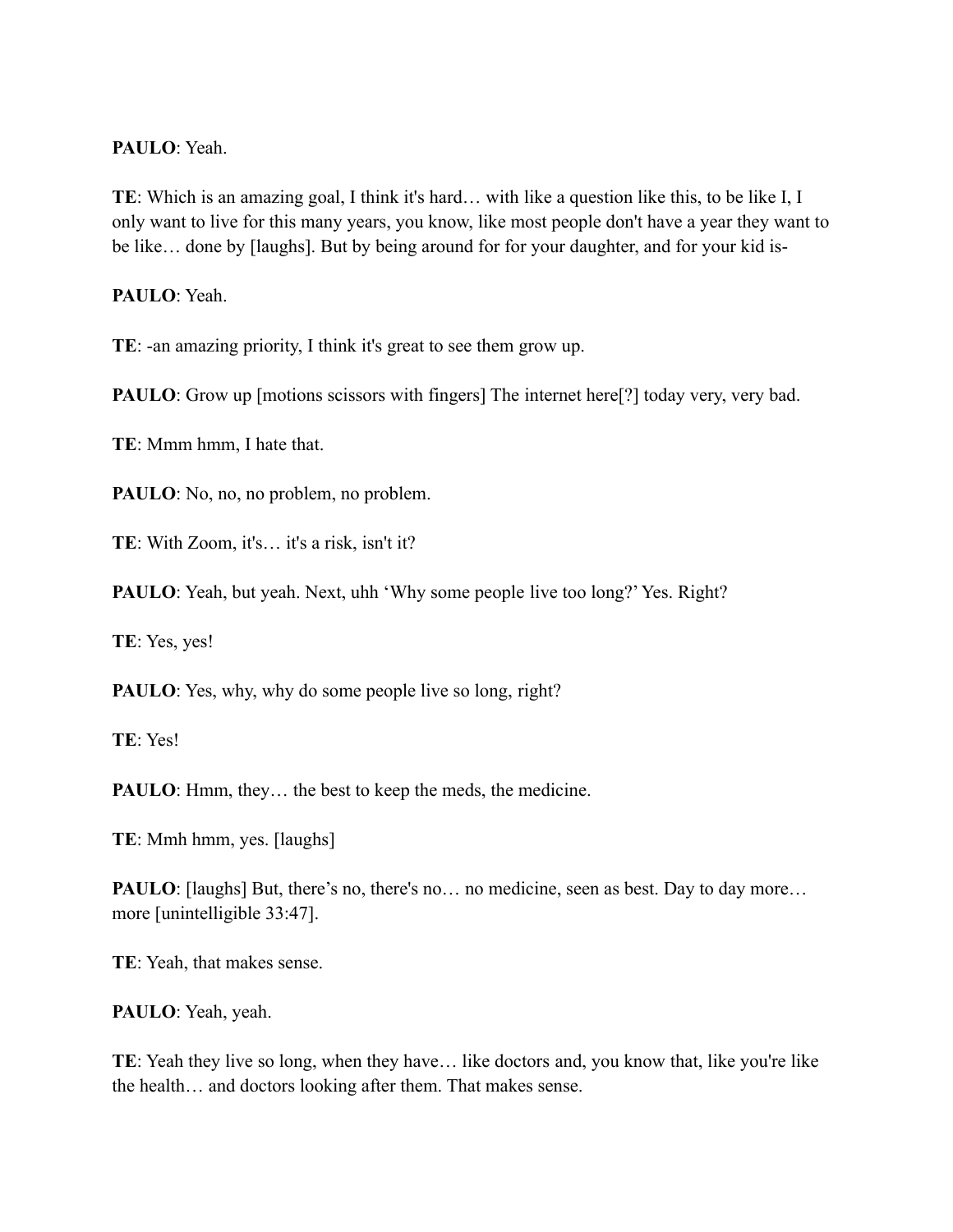**PAULO**: Yeah, and the best foods and the more exercise, the more conversations, this is necessary exercise, maybe, maybe this.

**TE**: Mmm hmm, if they take care of themselves for their life… if they, like you said, if they exercise or look after their mind or-

**PAULO**: Yeah.

**TE**: -over time, instead of like, hoping to just be healthier later.

**PAULO**: Yeah.

**TE**: It's like working on your mind as you go, so that you can be healthy for longer.

**PAULO**: Yeah. More, more [unintelligible 35:05]

**TE**: Mm hmm.

**PAULO**: That's... It is a long time to live in the world, that the peoples... in a long time to live and no no… I think it is… causa…[is looking up a word] causes a problema… to blame… causes a problem more, more live humans.

**TE**: Yes, yes. That does make sense.

**PAULO**: Yeah, and new adaptations, this this transports, this this houses, are more problems [laughs].

**TE**: [laughs] Absolutely, yes.

**PAULO**: But the... come on... 'How do you, How do people in your culture treat the elderly?' Elderly, elderly, elderly is… it endorses old, old, old peoples, all right?

**TE**: Yes, elderly is, is old people, it's… it's those that are, you know, like their kids would be grown up that, you know, at the… the later end of life, normally, it's a… people can still live decades being elderly.

# **PAULO**: Yeah.

**TE**: Yeah but yes, definitely older people.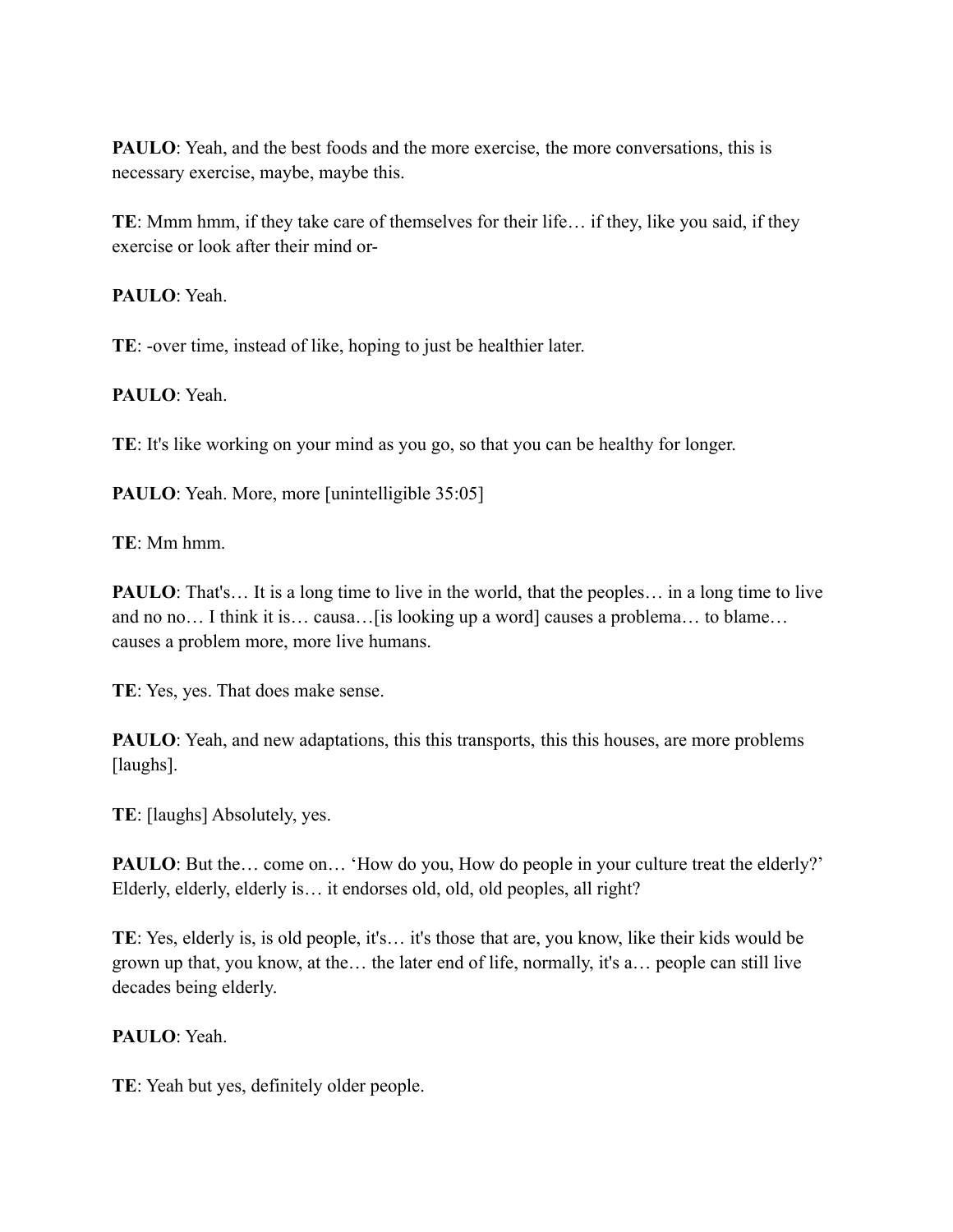**PAULO**: Okay. Well, depends on the culture, the indications [?] The family. And in Brazil, was colonization and is very, very nations- Europe, African, Japanese and natives, natives in the Brazil [unintelligible 37:29]-

**TE**: Ooh, okay.

**PAULO:** -that is is is the cultures, the fusion cultures.

**TE**: Uhh huh, Yes, yes! It's all multiple cultures.

PAULO: multi, multi, multi...multicultural.

**TE**: Yes, yes, yes. Multicultural! Yes.

**PAULO**: Yeah because the regions... kind of [?] nations, kind of this [unintelligible 38:04] means different.

**TE**: Yeah, yes.

**PAULO**: Let's know [?] the common in Brazil to transmit the [unintelligible, possibly reaching? 38:16] reaching respect, to reach the care and the elder.

**TE**: Mmm hmm, yes, yes. And you see that with multiple cultures all in Brazil?

PAULO: Uh, yes, I see. I see-

**TE**: Mmm hmm.

**PAULO**: -I see, as is the formation one nations. And my- in Brazil... just a moment [is looking] up a word, unintelligible 39:00] stewing [?] for formations in Brazil.

**TE**: Mmm hmm, Mmm hmm.

**PAULO**: And is, is in cultures is open, diverse is nations.

**TE**: Okay, yes, yup. Mmm hmm.

**PAULO**: [speaking Portuguese? 39:20] Es esta… esta misturada [Portuguese for 'to jumble']. This is mix, this is mix [does hand motion joining the fingers together]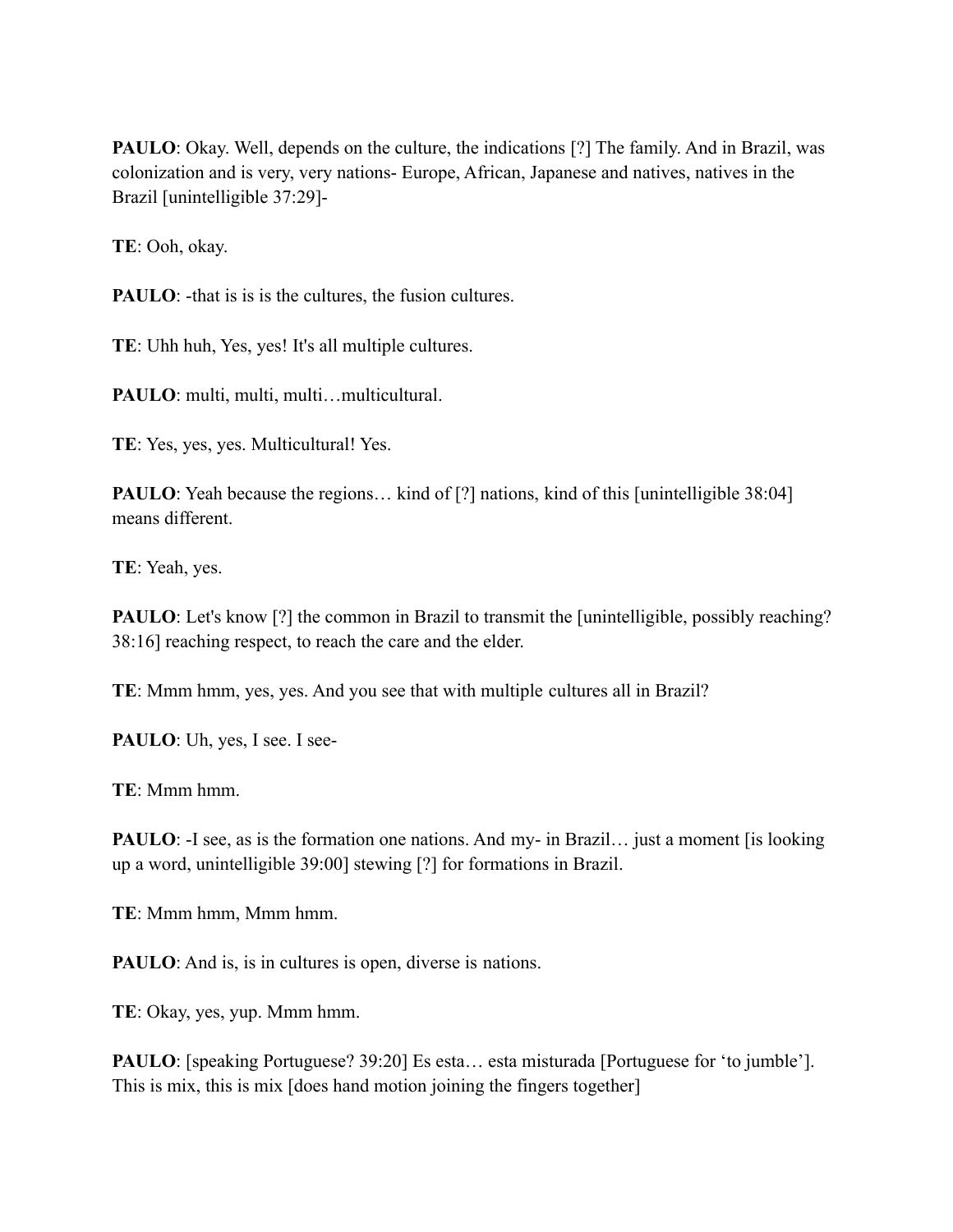**TE**: Mmm hmm, yeah, yeah.

**PAULO**: Is, is formation... one nation, in future. New, new, new nations, new nations in future.

**TE**: Absolutely. Have you ever heard… I can translate it… but um, have you ever heard of, like, a 'melting pot' of cultures? Have you heard that before?

**PAULO**: Uhh,  $[nodes]$  I think this is positive.

**TE**: Mmm hmm, yes!

**PAULO**: Yes, yeah I think this is positive. But, the word [?] is the globalizations with this is very positive, this, but no, no, no, no, no one event that they did both… the nation's…

**TE**: Mmm hmm, yes.

**PAULO**: [unintelligible 40:39] and nations... happy, and this is, uh, [speaking Portuguese] 40:51]... happy and friendly.

**TE**: Okay, yes, yes, with each other.

**PAULO**: But, more future, this formation [unintelligible 41:12]

**TE**: Mmm hmm, yes like-

**PAULO**: [laughing] Do you understand what I'm saying?

**TE**: I fully do, yes! You're making a lot of sense, and you especially… you keep using the word globalized, not- you use it correctly, and I'm very, very impressed by that, because that word, I think, perfectly describes what you're saying: it's globalized so, all over the earth there, you know, they've moved and they've changed so, when you go to Brazil or here, even, there's just a lot of different people and places all coming together.

**PAULO**: Yeah, yeah [nodding].

**TE**: Yeah, yeah, you know and that happens a lot in Brazil, did you… um did you interact with a lot of other people in different cultures, when you were growing up? Did you… did you become, like, friends with them, or did you just see the influence, did you just see it around you?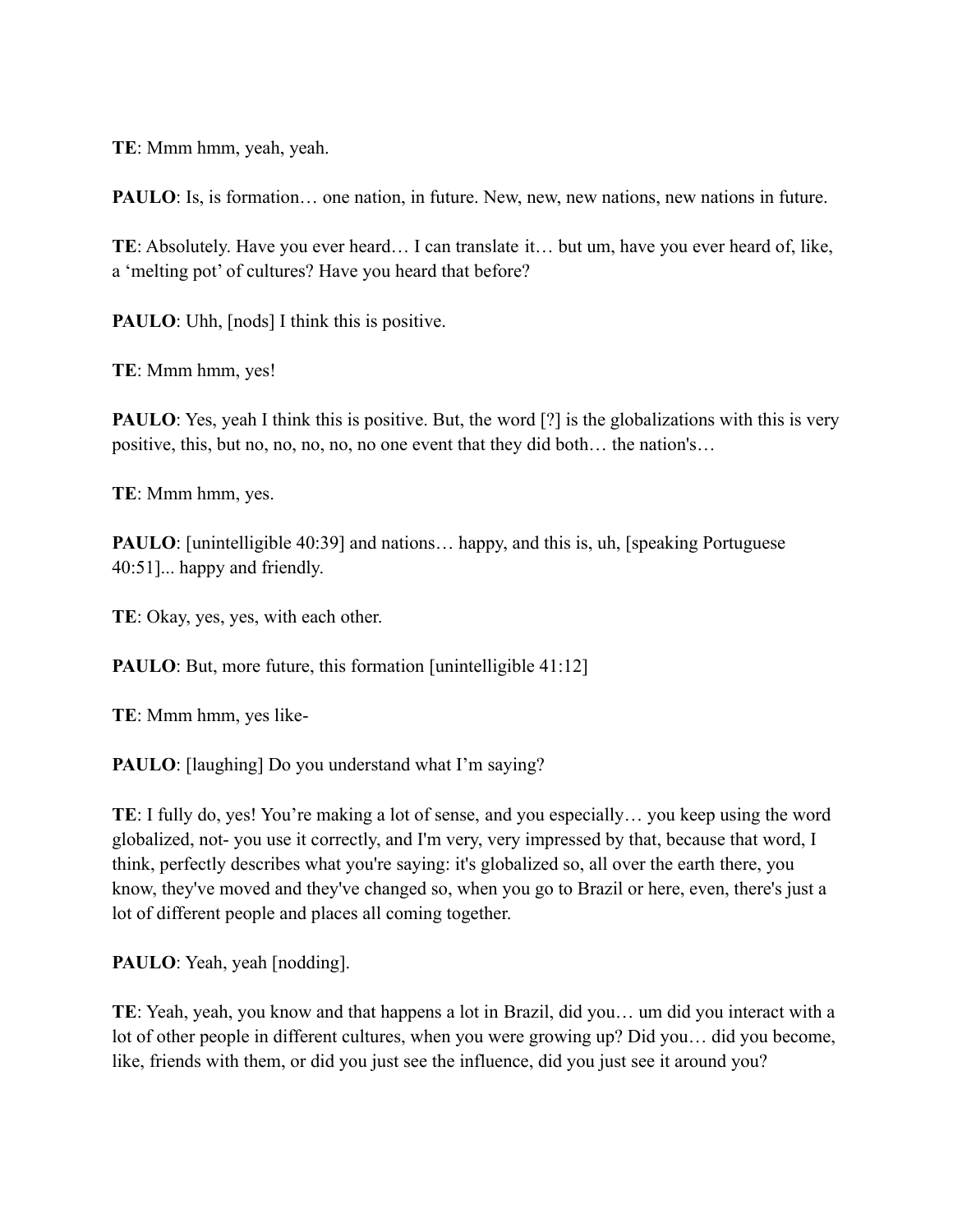**PAULO**: Yeah, I live in Boulder alright, in the condominium, condominium, in the condominium [starts looking up a word]

**TE**: I- yes, I- yes, mmm hmm, you're using the right word for it. Mmm hmm.

**PAULO**: Condominium. I live in Boulder in condominium.

**TE**: That's really nice.

**PAULO**: Which varies peoples in the world.

**TE**: Mmm hmm. Yes, yes.

**PAULO**: Yes, and Afghanistan, Egyptian-

**TE**: Oh, wow!

PAULO: -and then China, Japanese.

**TE**: Mmm hmm.

**PAULO**: And I, I, my, my neighbor [speaking Portuguese? 43:06] stands [?] in… Oh, my God, some countries… is no, no Ukraine… a neighbor Ukraine.

**TE**: Ooh, okay!

**PAULO**: I don't remember.

**TE**: But that, that area, the…it's called more umm, like, Slavic where, where they're European, kind of, but it's not the same as if they were from, like, France… there- it's a different type of language and, that's really interesting

**PAULO**: Yeah.

**TE**: Do you… your condo, because I, I know your wife teaches, is it a lot of other people involved with the school that you get to see a lot of the different cultures involved with the school? Is that your neighbors?

**PAULO**: But the difference, in that difference, mmm... and...I'm sorry I don't understand the new question.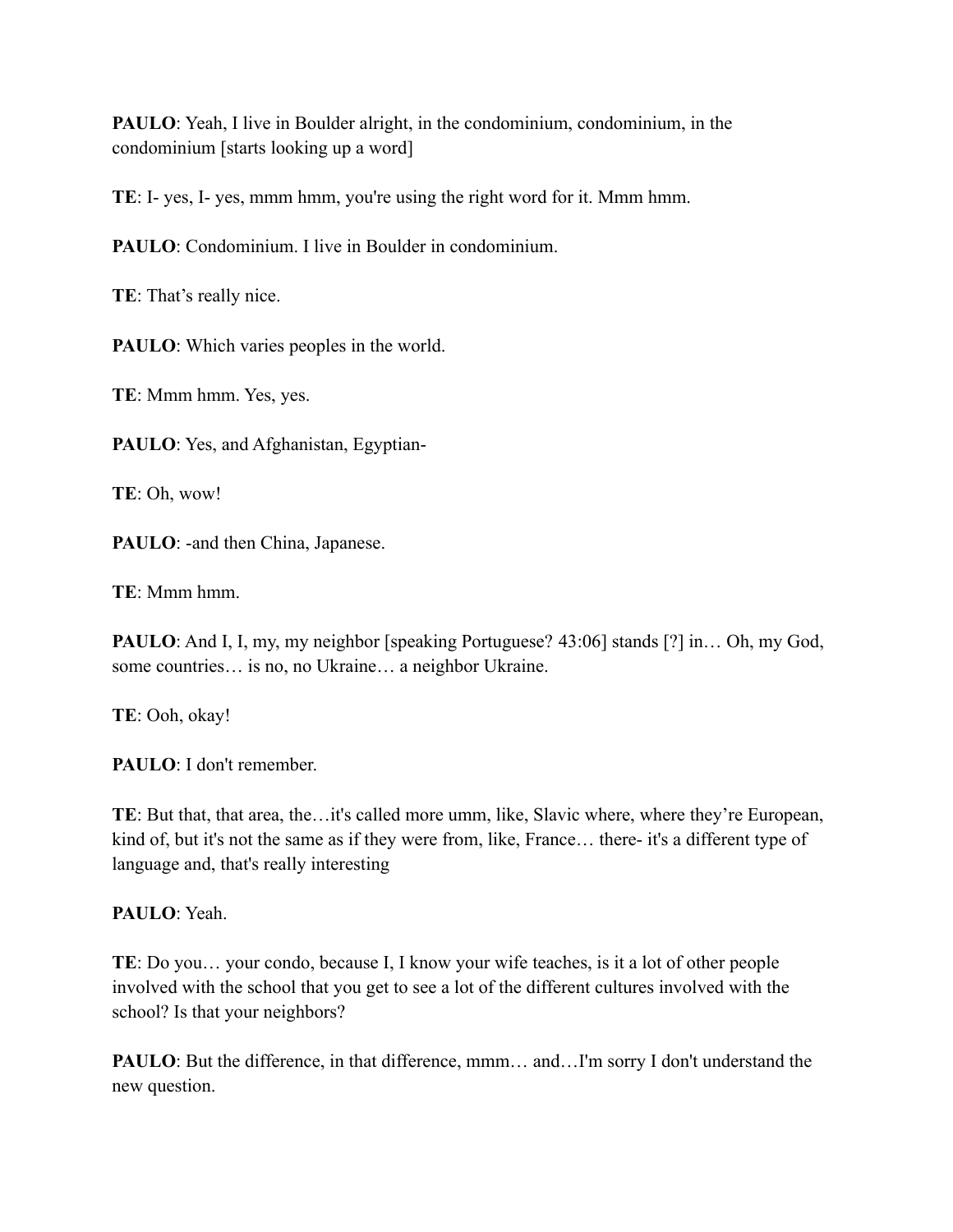**TE**: You're all good, umm, so where you live-

**PAULO**: in chat?

**TE**: -chat yes, yes. [types question in chat] A lot of… it's a lot of words to hear and try to translate, I get it.

**PAULO**: Patience from me, okay? [laughs]

**TE**: Yes, I promise. You're not, there's nothing wrong.

**PAULO**: I-I understood more, I-I-I-I need the evolutions, this is necessary mores [laughs]

**TE**: Mmm hmm [silence while finishing typing the question in the chat] there we go.

**PAULO**: Yeah, this [unintelligible 45:16] Yes, uhh, [reading question again] Yes, yes! This... involvement in university called Colorado.

**TE**: Yes, yes, okay!

**PAULO**: Yes, Okay, the teachers and the, the [unintelligible 45:43] this project, this involvement and, and being taught and being, and being taught, is very peoples [mixing motion with hand] is very, I want mix cultural! [laughs]

**TE**: Yeah absolutely. And that's, that's so cool that the-

**PAULO**: Yeah.

**TE**: -that the university kind of makes it globalized, brings everyone back and brings it together.

**PAULO**: My daughter, my daughter, my my my children, my daughter is [unknown word 46:32] and, and the friendlies the-

**TE**: I love that!

**PAULO**: -The children's friends, this- speak in Portuguese, speaking Spanish, speaking in the China, speak in… [laughs] [does hand motion mixing hands together] It's mix. Mix, mix mix.

**TE**: Yeah, yeah, so she's meeting so many, that's awesome!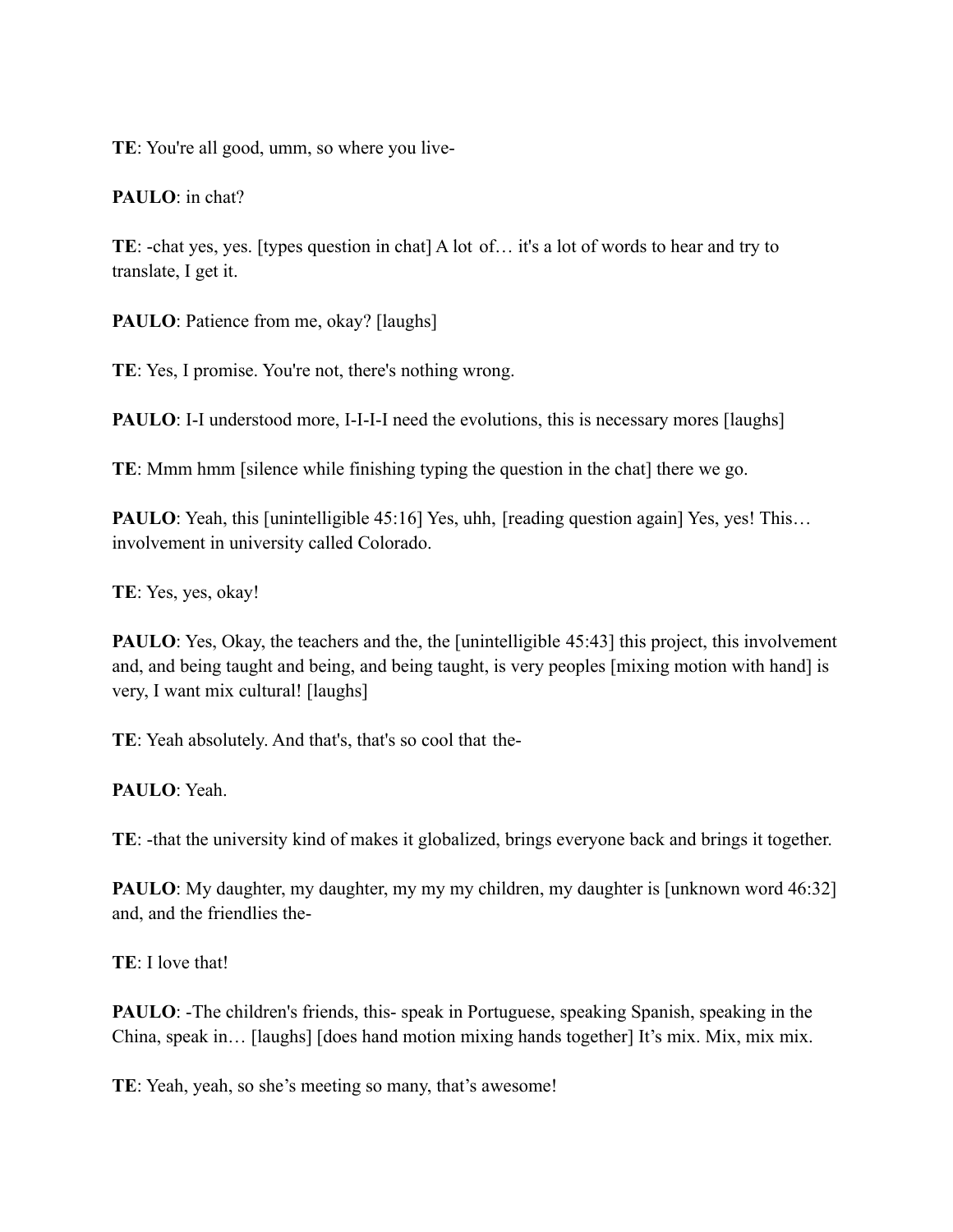**PAULO**: But, it is incredible cause umm, comprehension [unintelligible 47:401]. As children's, children's comprehension [unintelligible 47:07- 47:20] comprehension of jokes!

**TE**: Yes, yeah yeah she, she has all of them and-

**PAULO**: It is very more easy, children's... [unintelligible 47:32] [laughs]

**TE**: Yes, you're, you're set in your ways [laughs] yeah… When she's, she's younger and- Does she, does your daughter speak English or at least somewhat?

**PAULO**: No, no, and no speaking English is smally speaking, but, but I understand more English. As I understand, but no, no speaking, I don't know is, no [speaking Portuguese 48:06], luck, luck, luck speak [does scissor motion with fingers]

**TE**: Yes.

**PAULO**: Speak luck, no speak luck, [mimicking his daughter] 'ahh, my father, ahh no [speaking Portuguese 48:28, probably saying that she cannot speak English]

**TE**: You can- when you have- you hear them and you say, you're like, okay, I know what they said in English, you, you translate it in your head, but then it comes time to respond and you're, you're used to Portuguese and you're used to your words. So, then you're like, what do I want to respond, the big words I know are all Portuguese.

**PAULO**: Yeah.

**TE**: And that, that makes sense, like you can… I- I've heard that a lot from people learning languages, the only other language I've learned is a sign language, so I- it was slightly easier because it was your hands, so I didn't have to think in a different word than English, I just had to use my hands, but when I've tried learning Spanish or Portugal… or like Portuguese, when my when the word start to come out, I'm like, I- I know what I was asked, but-

**PAULO**: Yeah.

**TE**: -My brain wants to respond in English, my brain knows what to say in my language, and I don't know what the words are in the new language.

**PAULO**: Yeah, yeah.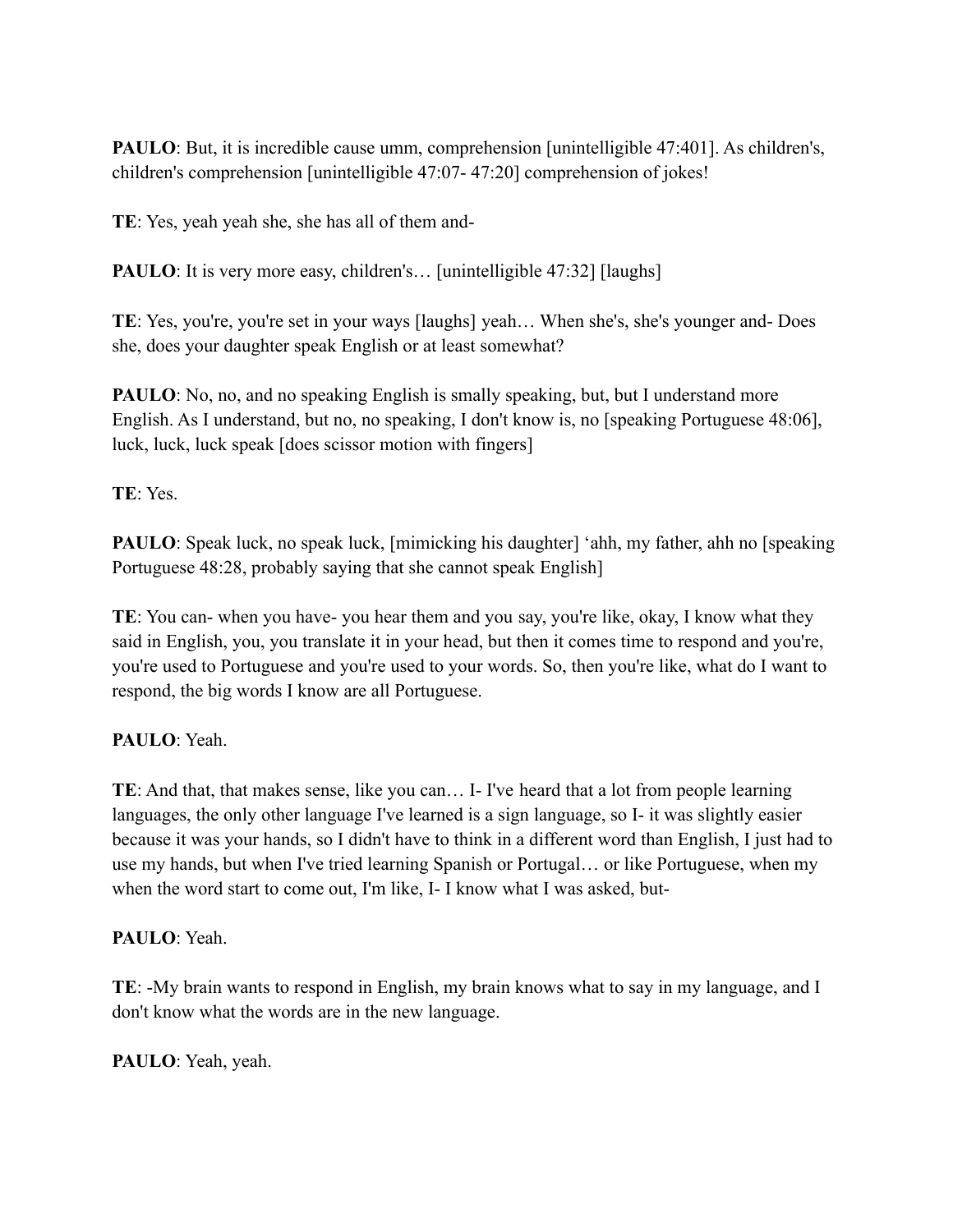**TE**: But you, you make a lot of sense, like, I think you, you've found a lot of words that, especially really big words, that explain the exact concepts you're going for… like globalization, or the multiple cultures… it's, that's exactly what we call it too, it's, it's having all of the people together and having everyone learn from each other. I know that was a lot of words [laughs]

**PAULO**: [laughs] Yeah, and it's, it's it's, Spanish and a... Portuguese is similar, no?

**TE**: No, yeah, very!

**PAULO**: But let's... and I- I daughter is student in class in Boulder. Today, day by day, but, no speaking. 1, 1, 1 more [unintelligible 50:50] she student in two months-

**TE**: Okay!

**PAULO**: -in Boulder, but-

**TE**: Okay.

**PAULO**: -and step by step, step by step.

**TE**: Yes, a little bit better, a little bit easier mm hmm. A lot of times with language um, doing either what you're doing right now, or living in it, helps to understand, because if, if you were in Brazil and you were in a classroom trying to just write notes in English, it's not the same as hearing people say it to you, naturally. Like, it's, it's... the brain kind of picks it up just a little bit easier, it's still very hard, but if you hear how it moves like how the language speaks compared to just reading the words and hoping you understand.

**PAULO**: Yeah, in Brazil as, as she is student in, in school. But, but no, no [looking for the word] No, no, no, no [looking up a word] no learned, learned! Oh my God, learned English day by day. Learning English is academic.

**TE**: Mmm hmm, absolutely yeah.

**PAULO**: This, this no, no facilitate speaking in the day by day. Ahh, [mimicking how they learn English rigidly] 'she is a good, you... I will....' [laughs] More, more academic.

**TE**: Yes, there's-

**PAULO**: Very difficult.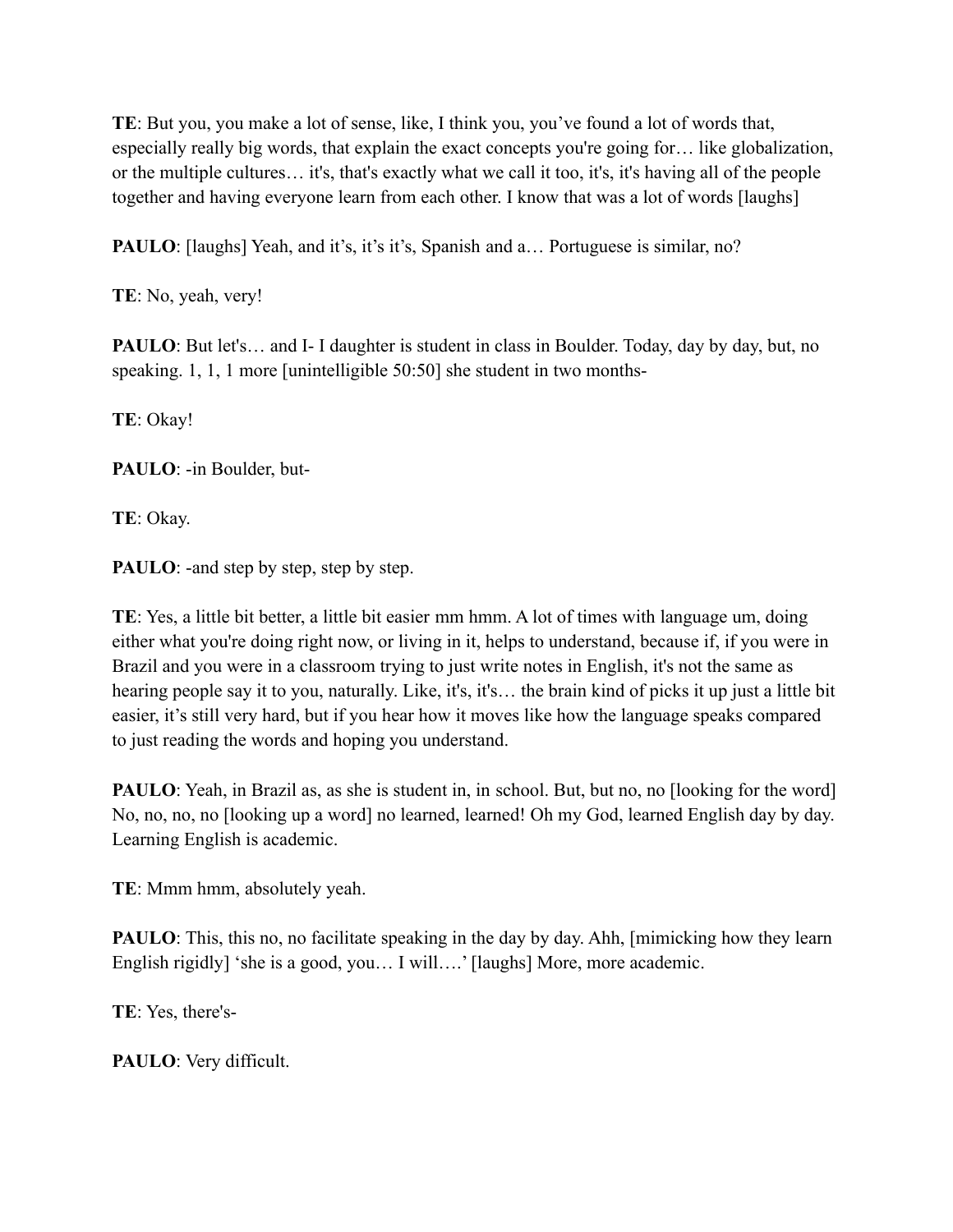# **TE**: Yes.

**PAULO**: But children's oh... oh, my gosh. What is this? [laughs] But that, that's alright. The confidence in yourself is progress in speaking, My children [unintelligible 53:33]

**TE**: Yes, they're, the brains when they're younger, they pick it up easier. But yeah, when it's… when it's academic and you're, you know, there with a book and it is like, 'she went to the store' it's, it's a lot more structured and when you talk to people, especially native English speakers like me, we're used to it, we know it, we're not going to speak formally, it's the same as if I were to learn Portuguese and then talk to you, you would be like that- you're speaking very fancy, you're speaking from a book, you're speaking…. like I- I speak with, with funny, like, shorter sentences and with jokes and yeah, it's it's different, it's not as formal when you go with people themselves and talk.

**PAULO**: Different, different talking day by day, it is very fast, very [making connected motion with fingertips] [unintelligible 54:45- 55:00] One phrases, one phrases, and I don't remember. [saying very fast] "You like to leave?"

**TE**: [laughs] Yes, yes, yes.

**PAULO**: No, no, no [saying more slowly, emphasizing each syllable] "You like to leave?" No, [saying altogether, faster again] "You like to leave?" [laughs]

**TE**: Yeah we'll say it so quick and, and I think even some of it, like, how you know the word children, you learned children when you learn English and then we'll say things like kid, boy, all of that, and it's… they're all the same thing and you don't learn that, in a book… or you know father, but if I were to say, like, dad or something like that, a word you're not used to, you're like I'm used to the formal one, you know, the classroom and the book said it was this, what's that word mean, and you kind of only get that if you're talking to someone and seeing how they use their language different.

**PAULO**: Yeah and it, it, I happy-

**TE**: Mmm hmm.

**PAULO**: -well, for living in USA more. My daughter.

**TE**: Yes, absolutely and you're hoping that she gets it, you know a little easier.

**PAULO**: Yeah but it's just... you, this... the questions finished, okay?